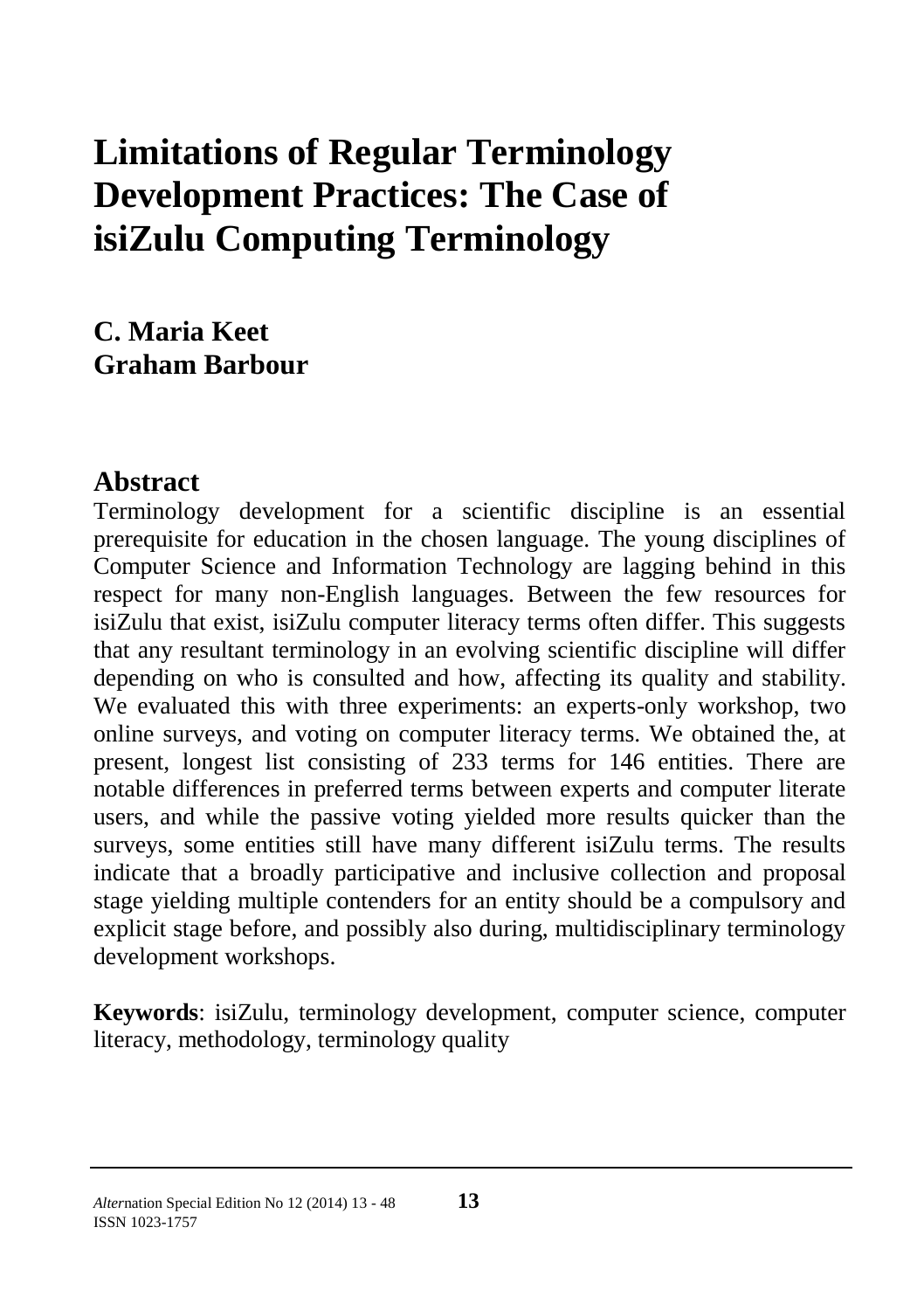### **Introduction**

The principal obstacle to teaching and tutoring Computer Science (CS) and Information Technology (IT) in isiZulu is the absence of isiZulu CS & IT terminology and fragmented knowledge of existing isiZulu terms, even among isiZulu speakers. Even more challenging, is the localisation of productivity and software engineering software in African languages, which has been shown to be perceived useful at least for compilers (Neves & EyonoObono 2013). In several other language areas, CS  $\&$  IT terminology has been developed gradually or pushed by national organisations. For instance, the Académie Française and the Real Academia Española instituted new terms in 2013, including *mot-dièse* for the Twitter 'hashtag' and *whatsappear* for using WhatsApp, and the public has been translating and inventing new terms for  $CS \& \overrightarrow{IT}$  concepts and devices once they became ubiquitous, such *Datenbank* (Ger.) and *databasis* (Afrikaans) for database. This has occurred only to a very limited extent in isiZulu CS & IT; e.g., *izilungiselelo* ('settings'), *igundane* ('mouse'), and *uhlelokusebenza* ('software'). A major difference between Indo-European languages and isiZulu is that the latter is one of the underresourced languages and faces an uphill struggle to redress injustices of the past, which is even more profound for scientific terminologies. In addition, computer science is a relatively new discipline, and words are being invented in *all* languages. Our initial exploration of different sources for CS & IT isiZulu terms, including the Department of Arts and Culture ICT list (henceforth, DAC 2005), showed that, (1) there are different words for the same entity in the few extant different term resources; (2) these are exclusively at the computer literacy level instead of the scientific level; and (3) there are both Zulufications of foreign terms and new terms. In addition, informal queries to students indicated duplication and lack of coordination of the creative efforts of word formation and usage. At the time of writing, there is no standardised or widely agreed-upon CS & IT isiZulu terminology. It will take many resources to develop terminology the typical way with multidisciplinary workshops, and moreover, it would not be sufficiently inclusive. Typical participants in such workshops are merely a few subject domain experts and more linguists and terminologists. For  $CS \& II$ , however, there is a clear distinction between laypeople at the computer literacy level, and experts. The former group includes learners, administrative officers and most non-CS/IT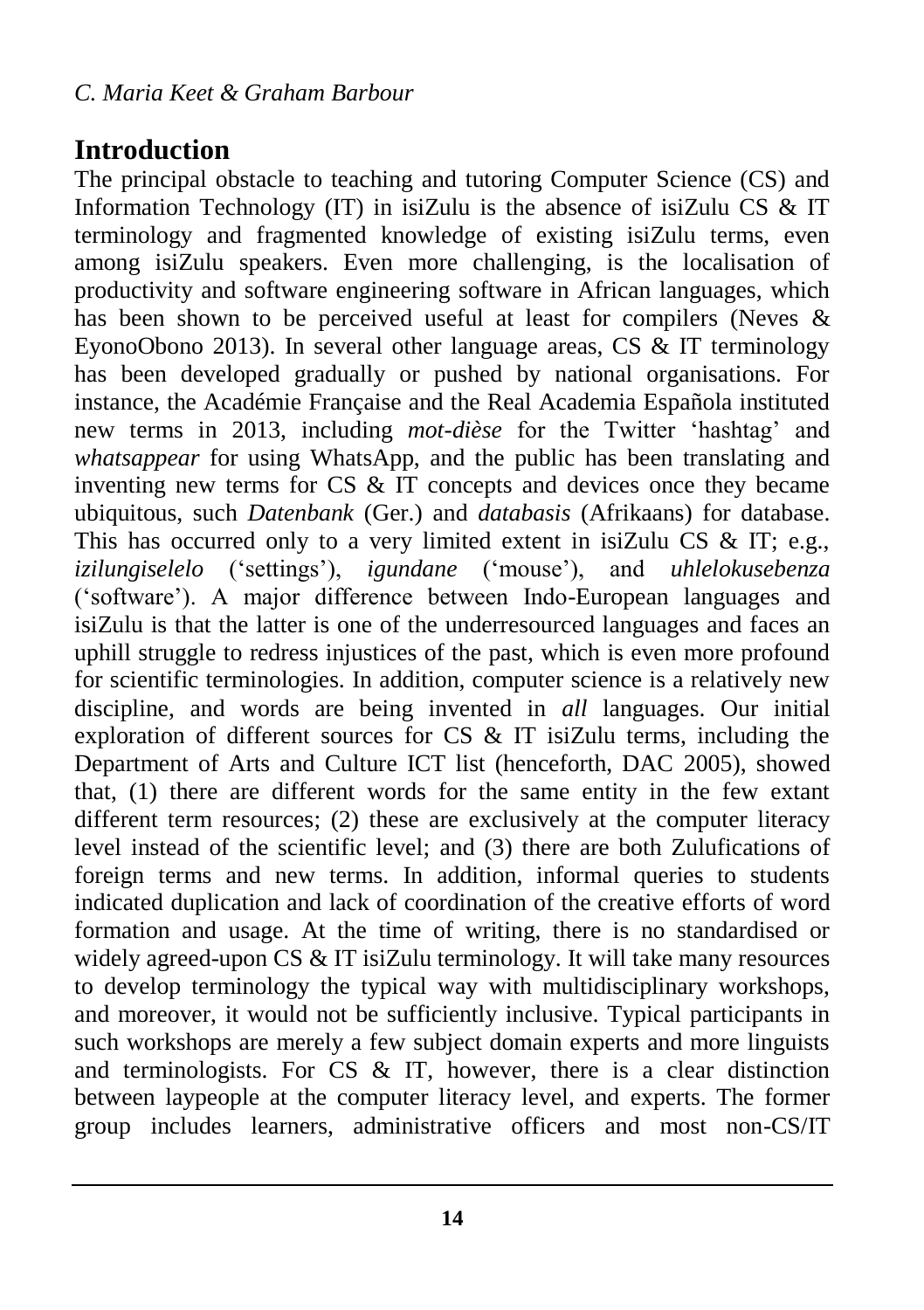scientists, whereas the latter includes CS graduates and academics, systems administrators, and programmers.

Concerning inclusiveness, this is meant not just as a value judgement, but especially from a terminology quality point of view, because asking only a few people in a few workshops will result in a lower quality terminology, which hampers its uptake. This claim entails the following, more modest, hypothesis that is yet to be evaluated experimentally: *A resultant terminology in an evolving scientific discipline will differ depending on whom you ask, and how.* If true, then the approach of terminology development via resourceconsuming workshops is inadequate, due to the extremely small sample size in general, and the dearth of experts in particular. Further, laypersons, linguists, and terminologists dictating the terminology to experts does not foster its uptake<sup>1</sup>, and it is not conducive for CS scientific terminology development that covers many terms that a computer user need not to know, such as the 'computational complexity of an algorithm', 'pass-by-reference', or 'argument' in the programming sense, but which are important concepts for a computing degree.

To evaluate the hypothesis, we collected data using the 'workshop approach' but *with experts only*, asked computer literacy students for their opinion on terms, conducted a survey to compare presenting entities as terms or as pictures, and gathered data from the dictionaries and any extant term lists, and compared the results. The workshop participants agreed on 37 terms, which is the first list of computing terms in isiZulu. There was agreement on some terms among the literacy students, but others received equal votes, and for several entities, the experts preferred another term than the computer literate participants, which was also observed between experts and extant resources. Overall, we now have 233 isiZulu terms for 146 entities. Due to limited participation in the survey, the results are inconclusive as to whether text or pictures would be better. Open, *de novo* creation or recall is the hardest, as exhibited by the short lists elsewhere, the 37 terms from the workshop, and the lack of response to the online survey, whereas the voting typically took no more than 5 minutes for the 19 terms.

 $\overline{a}$ 

<sup>&</sup>lt;sup>1</sup> For instance, no one at the Computer Science Department at the UKZN Westville campus – academics, students, administrators – was aware of the DAC2005 list, and, as we shall see in the results, there was not much agreement with it once presented to experts.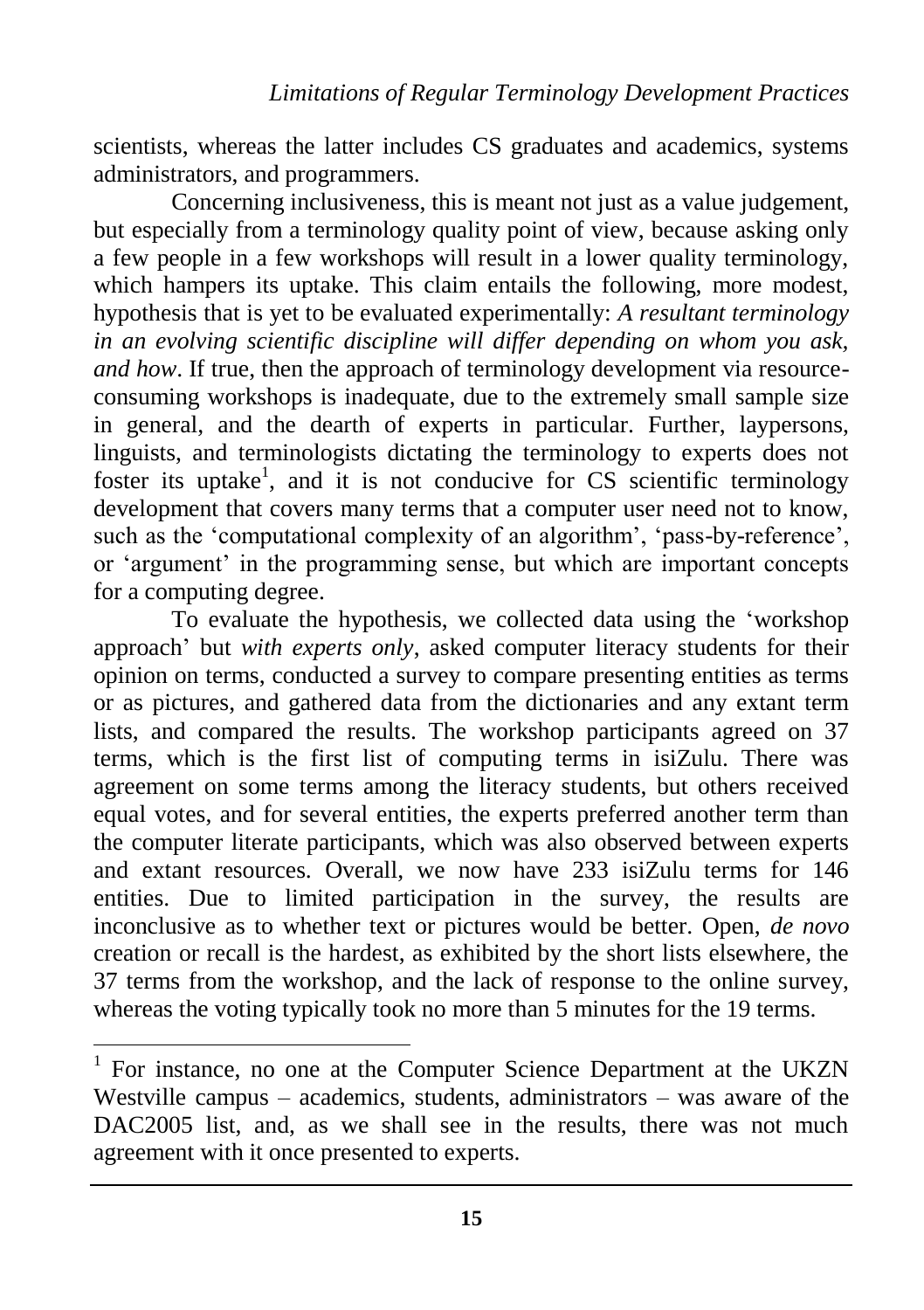Given the nature of the setting and outcome, it is expected that these limitations hold also for other underresourced languages that face not only collection of terms in the target language (when the entities are known already), but also a substantial amount of invention of terms. These results provide evidence-motivated suggestions as to how one can devise potentially more efficient and effective methods for terminology development that either avoid the above issues or can somehow quantify the limitations. We will introduce one such option: crowdsourcing.

After addressing related works, we describe the materials and methods for the experiments, the results, discuss them, and conclude.

### **Related Works**

Among the two paths in terminology development – systemic aspects with status planning and corpus development – we focus on methods for the latter, both at the scientific level and the layperson level, and on 'harvesting' terms in the target language in particular.

Terminology development efforts typically take a top-down and selective participation approach (e.g. Kalenderian *et al.* 2011; Engelbrecht *et al.* 2010), relying on workshops in a multidisciplinary setting, which is also advocated by TermNet<sup>2</sup>. Exceptions to this are the so-called 'structured controlled vocabularies' in the sciences that are expert-driven and with relatively broad participation, such as the healthcare terminology SNOMED  $CT<sup>3</sup>$ , the UN Food and Agriculture Organization's AOS<sup>4</sup>, and the Gene Ontology (Gene Ontology Consortium 2000). They may have workshops involving terminologists and ontologists, but this is optional: the experts are the main, or even sole, contributors to scientific terminologies. This raises the question: why is it accepted that experts create a terminology in English when it concerns a scientific discipline, but that any localisation supposedly should be controlled by linguists and terminologists?

Concerning the state of computing terminologies: there is *no official computer science terminology* even in English, although many CS & IT terminologies are available online. With the invention of English terms for

 $\overline{\phantom{a}}$ 

<sup>&</sup>lt;sup>2</sup> [http://www.termnet.org/.](http://www.termnet.org/) (Accessed on 13 January 2014.)

<sup>3</sup> [http://www.ihtsdo.org/snomed-ct/.](http://www.ihtsdo.org/snomed-ct/)

<sup>4</sup> [http://aims.fao.org/.](http://aims.fao.org/)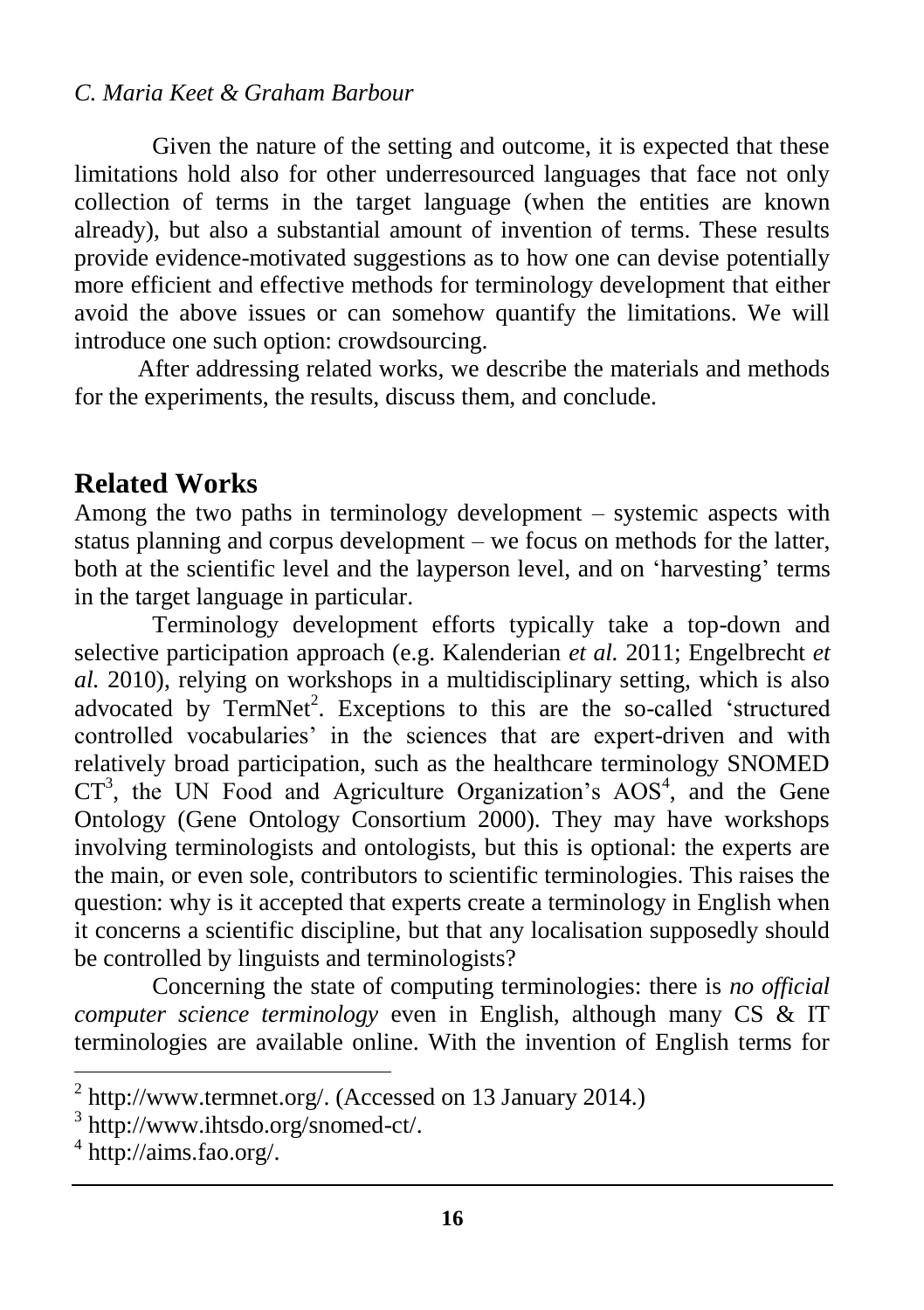new entities in computing over the years, no linguist or terminologist was involved, sometimes to the dismay of language purists (Santini 2002). The Department of Arts and Culture of South Africa has developed a first version of an ICT terminology for the 11 official languages of South Africa (DAC2005) by availing of the top-down and multidisciplinary approach: for isiZulu, there were 17 collaborators, 29 participants from diverse disciplinary and professional backgrounds, and 4 members of the technical committee of the natural language board (DAC2005). DAC2005 has 135 terms that are, at most, at the level of computer literacy. Excluding non-computing terms, such as 'postcard' and 'pay TV', only about half of the terms are relevant. Dictionaries contain only computer literacy terms, if any at all; we shall discuss these later in the paper, using mainly the *Shuter & Shooter isiZulu Scholar's Dictionary* and *Collins Pocket Dictionary* for isiZulu. Other African language terminology development efforts exist, notably at Stellenbosch University for isiXhosa<sup>5</sup>  $-$  but this does not yet include an isiXhosa CS & IT terminology, and their trilingual dictionaries are available in print for payment only – and at Rhodes University, where Sam developed and investigated the adoption of computer literacy terminology in isiXhosa (Sam 2010). Google's localisation for their website is in flux and contains new terms that do and do not fit with isiZulu – e.g., *izilungiselelo* and *idrayivu*, respectively – and its new translation service has ample room for improvement. Microsoft has an isiZulu, isiXhosa, and Afrikaans localisation for several applications for Windows 8. Large companies apparently do see the benefits of investing in localisation and term development.

There are delicate issues surrounding opinions about African languages development. These range, e.g., from false dichotomies propagated in scientific literature about 'developed' and 'developing languages' (Huyssteen 1999:179)<sup>6</sup> to the idea that '[t]he promotion of African languages in [high-function formal contexts] does not have the support of their speakers, who still seem to believe that their languages are unable to be used in such

 5 [http://www0.sun.ac.za/languagecentre/?page\\_id=47.](http://www0.sun.ac.za/languagecentre/?page_id=47) (Accessed on 29 August 2013.)

<sup>&</sup>lt;sup>6</sup> No language is static and 'developed'- except for dead languages, they all change. There are languages that have been less extensively researched and for which less material is available, i.e., being proper languages that are *underresourced*.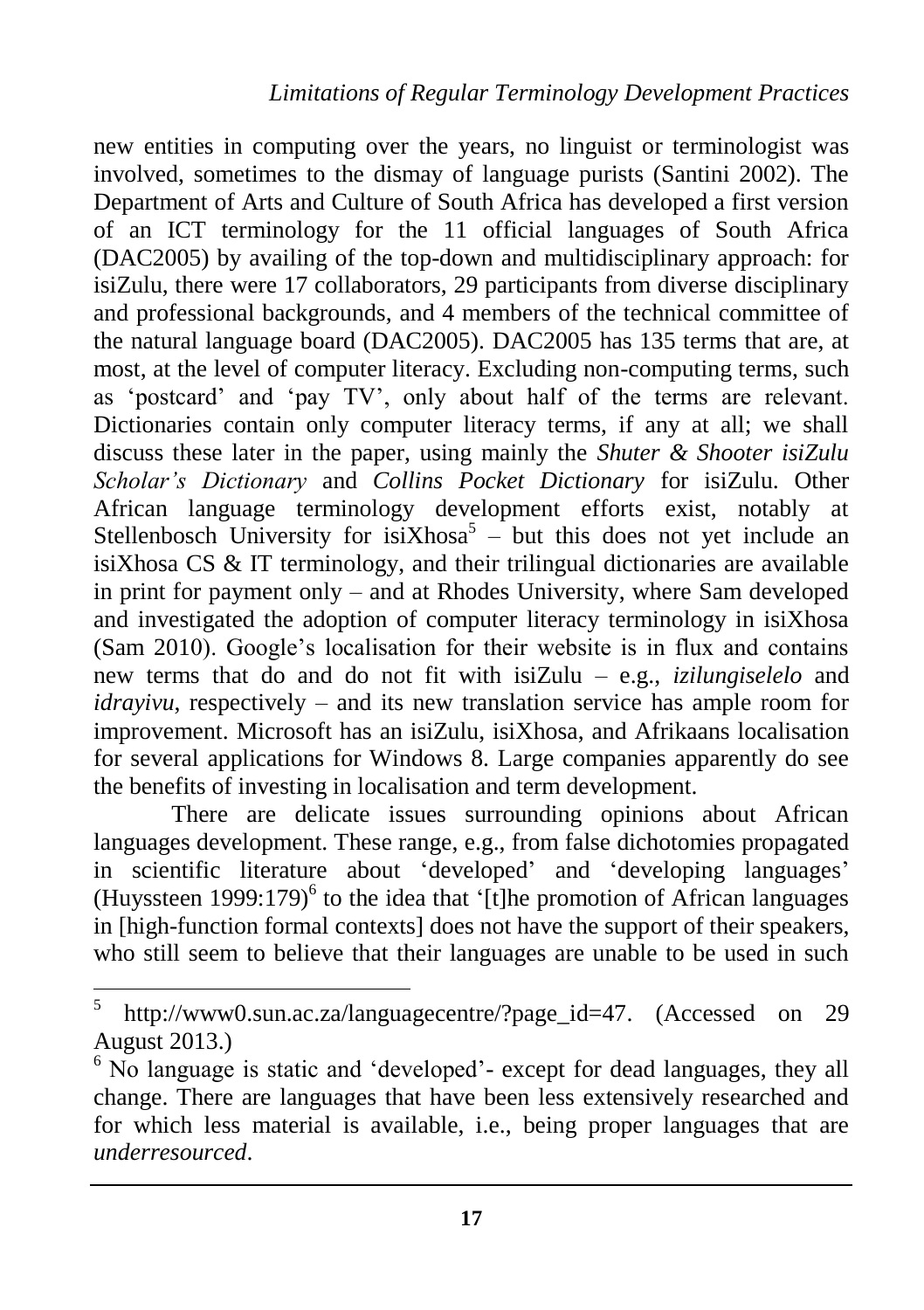domains, that is: their minds are still colonised' (Webb 2013:180), which hampers isiZulu terminology development. In addition, one faces the trend in cultural imperialism and globalisation, to the benefit of English as 'indispensable for attaining personal advancement and for being seen as "modern and successful" (Webb 2013:180), which is even more so in CS  $\&$ IT. Notwithstanding this, countries in at least continental Europe and Latin America still use mainly their own languages, and terminology *is* being developed in various languages without detriment to their socio-economic or political status. Furthermore, it is possible to invent new computing terms in isiZulu also, just like in other languages, and this has been done. For instance, *ukwakhuhlelo* for 'programming' (n.), which is a contraction of *ukwakha* ('to build') and *uhlelo* ('arrangement' or 'grammar'), *uhlelokusebenza* (software) from *uhlelo* + *uku* (for the verb) + -*sebenza* ('work'), *inhlokosiqoqelalwazi yohleloxhumano* ('server'), and *inhlansi* ('bit'). Some systematic work has been done on the analysis of creating new isiZulu terms by means of 'conceptual blending', which is common practice in several other languages, such as German, and occurs in isiZulu as well (Buthelezi 2008). From experience, we know that term creation does happen among CS & IT students, perhaps as prolific as Mbuyazi's (Steenkamp 2011) efforts. Further, just as isiZulu has contributed to South African English, it can do also in the sciences, including computer science: the world-wide open source software community already knows of the Ubuntu Linux distribution.

It is important to contrast the current situation with that of Afrikaans, which is one of the few languages that evolved in the 20th century from one with no government recognition and existing mainly in spoken form, to one that plays a fundamental role in government, the economy and higher education (Madiba 2001). The development of Afrikaans stems from a linguistically-based ethnicity (de Kadt 2006) and it was developed via a politically motivated top-down approach. This was driven by South African language institutions such as the Government Language Board and the *Suid-Afrikaanse Akademie vir Wetenskap en Kuns* (Webb 1995), together with the Afrikaner universities that simply lectured in Afrikaans while borrowing from Dutch and German, thereby forcing the development of terminology (de Kadt 2006). No such top-down imperative exists for the South African indigenous languages today, despite the constitutional right and demand for the promotion and development of these languages, with non-prioritisation of this task by the modern government (de Kadt 2006). Consequently, these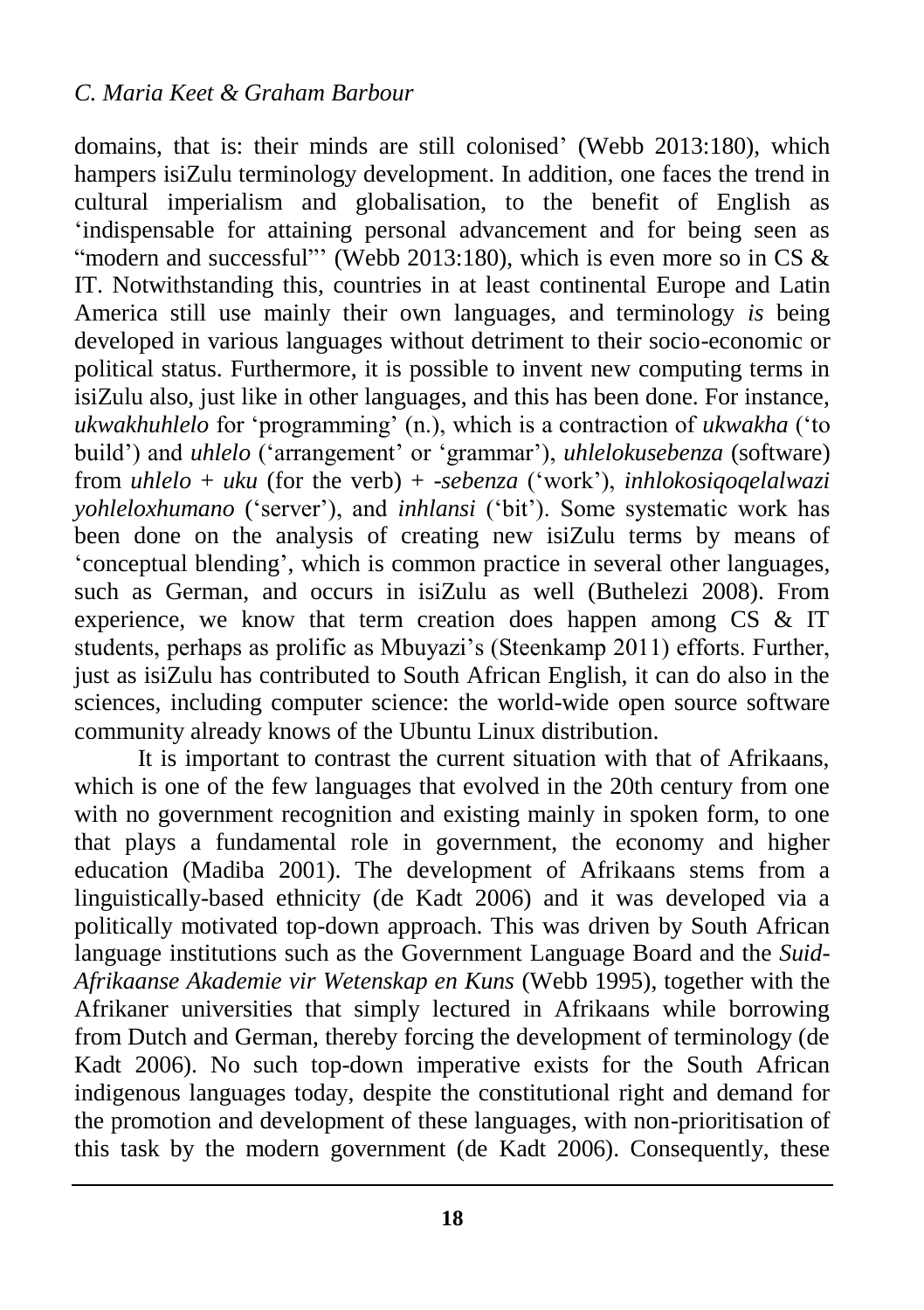languages play a very limited role in higher education development. For the situation to change, a democratic bottom-up approach may be needed. The question then is how to do this with maximal efficiency and within a minimum period (Madiba 2001). Magagane (2011:133–143) has a long list of recommendations on how to improve the situation of language development in South Africa, but falls short of presenting a methodology for how best to do this. Likewise, Onyango (2005:222) only states that the 'engineering of terms calls for input from language experts', but does not say how to do this.

*Guidelines* for terminology development exist, such as from the DIN and ISO, the PEGITOSCA criterion<sup>7</sup> for proper term creation, general instructive notes when developing new terminology (Neundorf 1982:271– 273), and guiding principles for a specific terminology (e.g., Donnell 2006:281), but none of them has a method that is shown to be tailored to respecting such guidelines. Also Engelbrecht *et al.* (2010:259–263) describe in the method section only how they did it for their case, using selective participation with only three experts. An IT savvy approach was taken to invent a new Dutch word for the Twitter 'hashtag': (1) Let the public propose terms; (2) The Dutch Language Union (Nederlandse Taalunie) selects a subset of all the terms submitted; (3) Online voting on the subset $8$ . To the best of our knowledge, there is no clear-cut, proven, agreed-upon *method* for scientific terminology development when the scope is localisation of the terminology, such that it will be by the people and for the people. We will suggest that crowdsourcing may be key.

#### **Materials and Methods**

 $\overline{\phantom{a}}$ 

We describe the materials and methods of the three experiments, namely the workshop, the computer literacy term survey, and the computer literacy term voting.

<sup>7</sup> Precision, Economy, Generativity, Internationality, Transparency, anti-Obscenity, Systemicity, Consistency, and language-relative Acceptability (attributed to Kiingi).

<sup>&</sup>lt;sup>8</sup> Explained in the sound file at [http://www.vrt.be/taal/joos-zoekt-nederlands](http://www.vrt.be/taal/joos-zoekt-nederlands-woord-voor-hashtag)[woord-voor-hashtag.](http://www.vrt.be/taal/joos-zoekt-nederlands-woord-voor-hashtag) (Accessed: 17-1-2014.)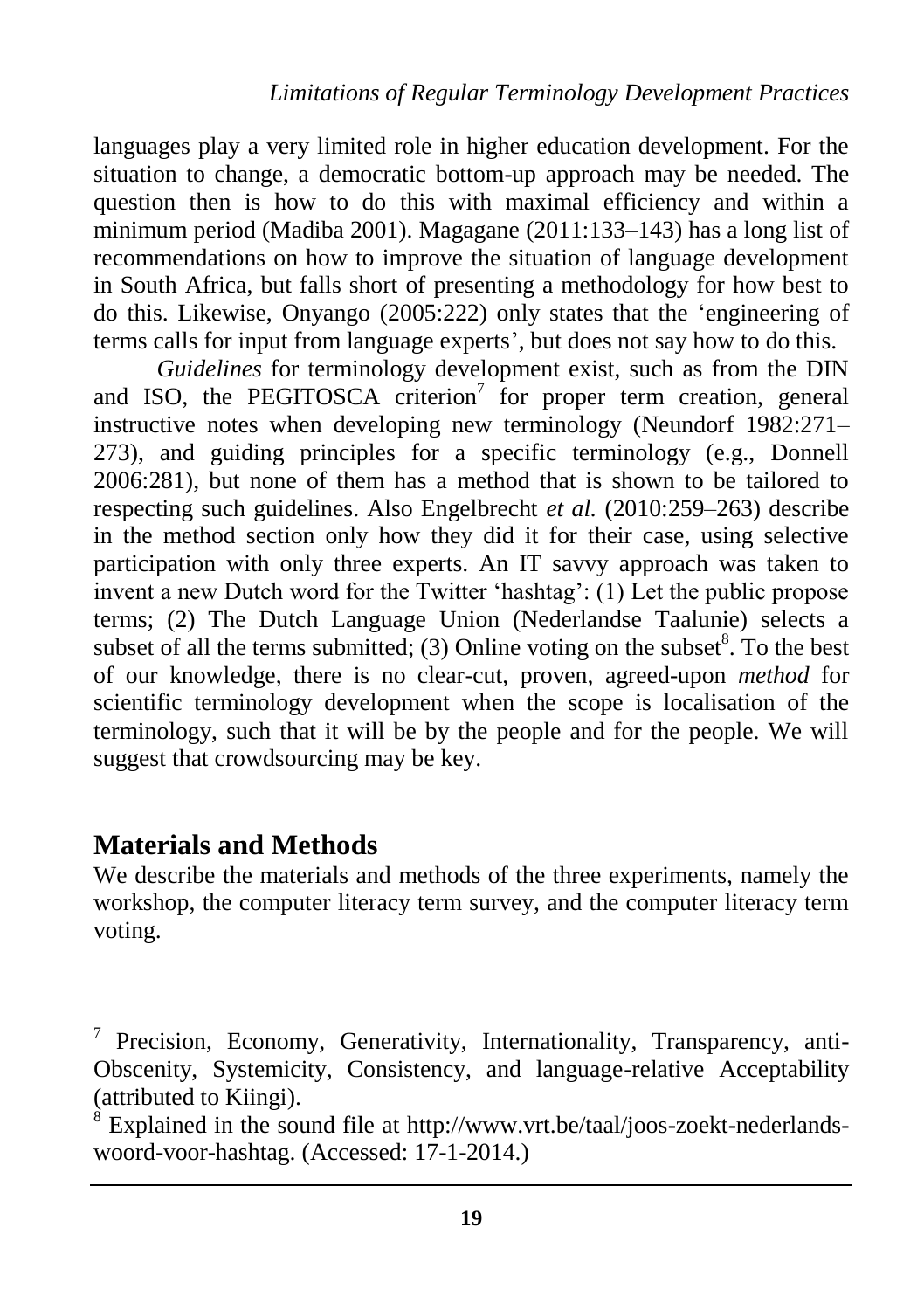## *Workshop Experiment*

The purpose of this experiment is to use the *typical workshop setting* and observe its effectiveness in terminology development when *only experts* participate, which should give an idea of what terminology the experts use (regardless of whether that is linguistically the best term).

**Setup**. The setup of the experiment is as follows:

- Participants: 10 senior CS & IT students with isiZulu as first (home) language.
- Venue: Computer science seminar room, where the tables and chairs are ordered in a circle.
- Duration: 2 hours.
- Incentives: the honour of being at the forefront of this endeavour, and pizza and softdrinks afterward.
- Instructions: (1) Go through the prepared list of entities, (2) for each one, note whether there is consensus about that isiZulu term, (3) note whether there are synonyms, (4) you must do this together, not in smaller groups.

**Analysis**. Count of the entities for which isiZulu terms are proposed, count of multiple entries, count of synonyms, count of consensus. Compare the results with those of the other experiments.

### *Computer Literacy Terms: Survey*

We conducted two exploratory polls to obtain insight into how to ask for terms, whether there is a difference in term usage, and to gain some indication about current computer literacy terms and their use. The first survey considers the question of how entities should be presented – text or picture. It is aimed at examining two aspects in particular:

 What is the current body of knowledge on basic IT isiZulu computer literacy terms, given a fixed set of entities? What is the proportion of entities that have multiple words for one entity in everyday usage?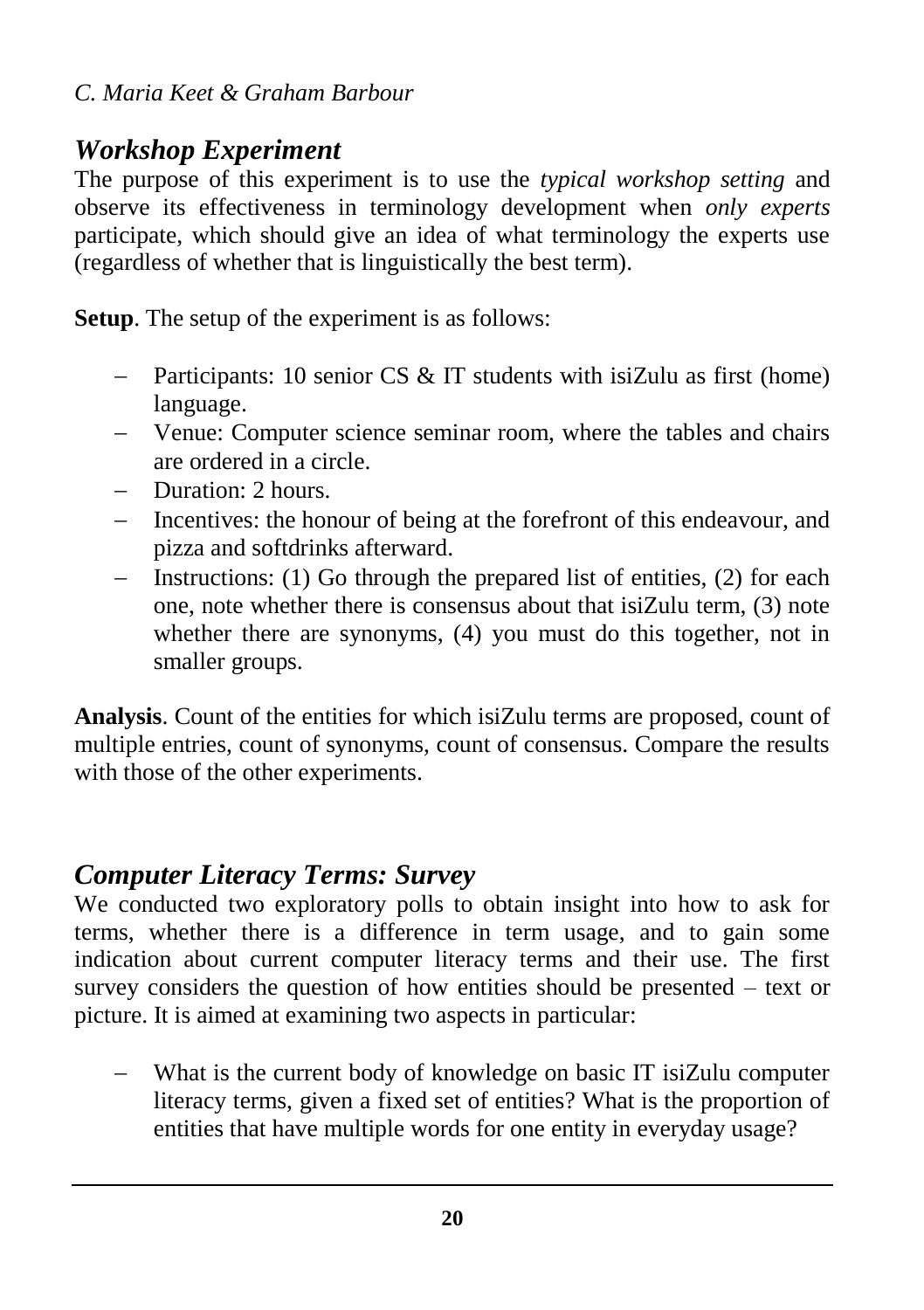Test the hypothesis that the entity set with pictures results in a significantly greater amount of term proposals compared to the entity set presented with only English terms.

The hypothesis in the second item is motivated by cognitive science and multilingualism. Consider Ogden and Richard's semiotic triangle depicted in Figure 1, which was influenced by Peirce, Saussure and Frege. The sign or symbol invokes a concept an individual is thinking of, which identifies the object; e.g., the term 'keyboard' or its picture invokes a thought about what a keyboard is, which is such that, when given a set of things, one can pick out the object that is the keyboard.



#### **Figure 1: Ogden and Richard's Semiotic Triangle (after Guarino** *et al.* **2009:15).**

Regarding multilingualism, while there may still be a debate about whether a person thinks in a certain natural language or that the Thought/ Reference/ Concept is more abstract, in particular among monolingual people, this is not the case for multilingual people, as – besides the support of the semiotic triangle – such an approach becomes increasingly cognitively unmanageable the more languages one masters. *In casu*, most isiZulu speakers speak at least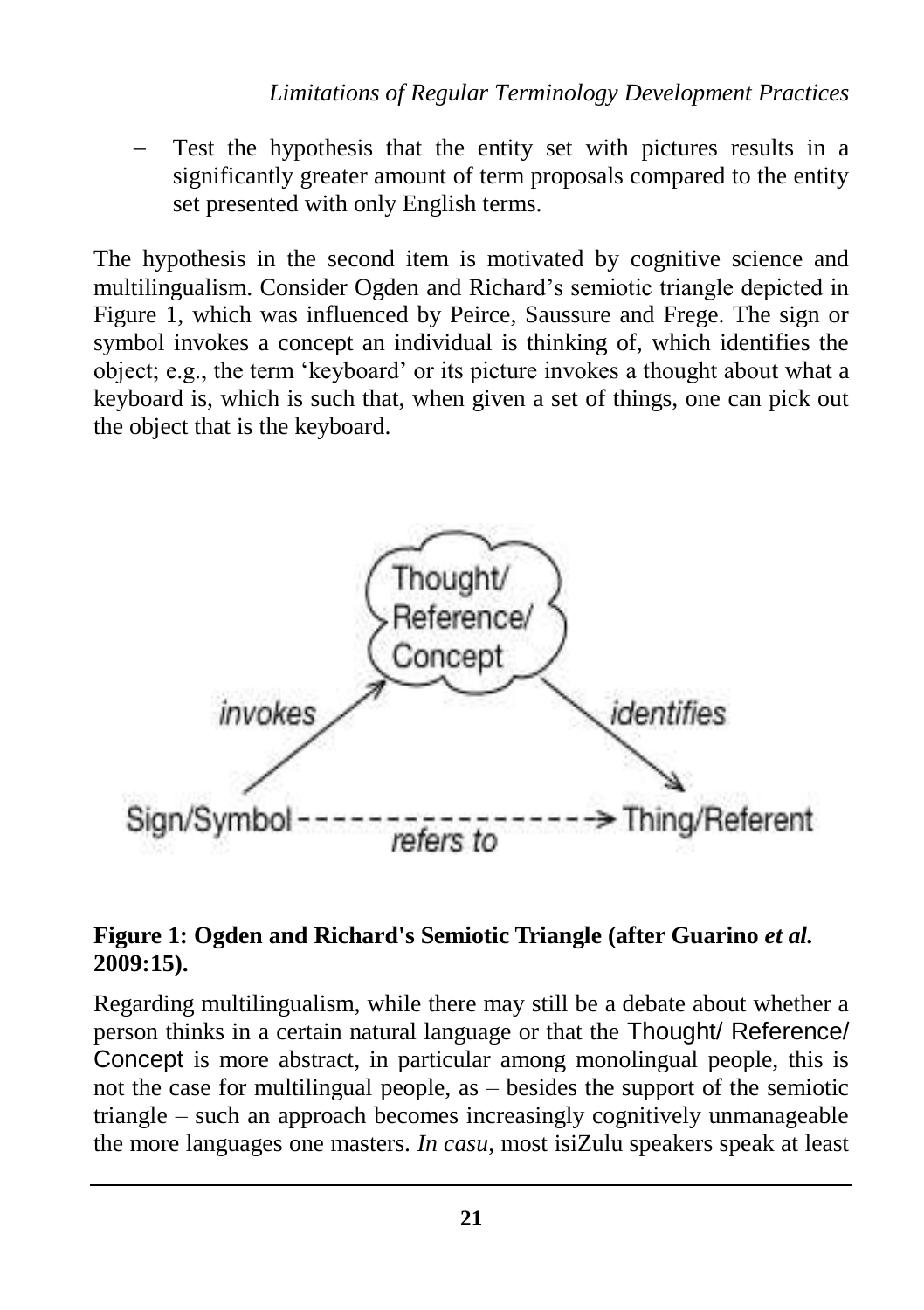two languages. It may be that observing the Sign/Symbol as a term in one language may *impede* matching the Thought/ Reference/ Concept it invokes back to a Sign/ Symbol in another language. If this is the case, it will negatively affect the outcome when entities are presented to participants as English terms compared to a natural language-independent symbol, i.e., a picture or a diagram, that may be closer to the concept one thinks and thereby make it easier to propose an isiZulu term. Moreover, it may induce a semantic translation rather than zulufication of the English term, such as *uhlelokusebenza* for 'software' is, and andopting for *iposisiqoqelalwazi* instead of *i-imeyili* ('e-mail').

**Setup**. The setup of the experiment is as follows:

- Participants: 2nd and 3rd-year isiZulu-speaking students in CS or CS & IT, who are contacted by email to participate, with the email written in isiZulu. Half will receive the link to the term survey, half will receive a link to the picture survey. The email list is divided by means of the [www.random.org](http://www.random.org/) randomiser.
- Entity set: 50 entities, at the level of computer literacy (see results for the list).
- Mode: Through the open source LimeSurvey software [\[www.limesurvey.org\]](http://www.limesurvey.org/), localised in isiZulu.
- Time the survey will be open: 2 weeks.
- Incentive: none.
- Instructions: (1) invite the students by email, where the email is written in isiZulu to filter out basic language proficiency, (2) ask them to fill in the isiZulu term(s) if known with multiple terms separated by a semicolon, or left empty if not known.

**Analysis**. For both sets, separately: calculate number and percentage of entities that have at least one isiZulu term, list and number and percentage of entities that have no isiZulu term, list and number and percentage of entities that have more than one isiZulu term (whether proposed by a single participant or aggregated for all participants). Comparison of the two sets using basic statistical analysis.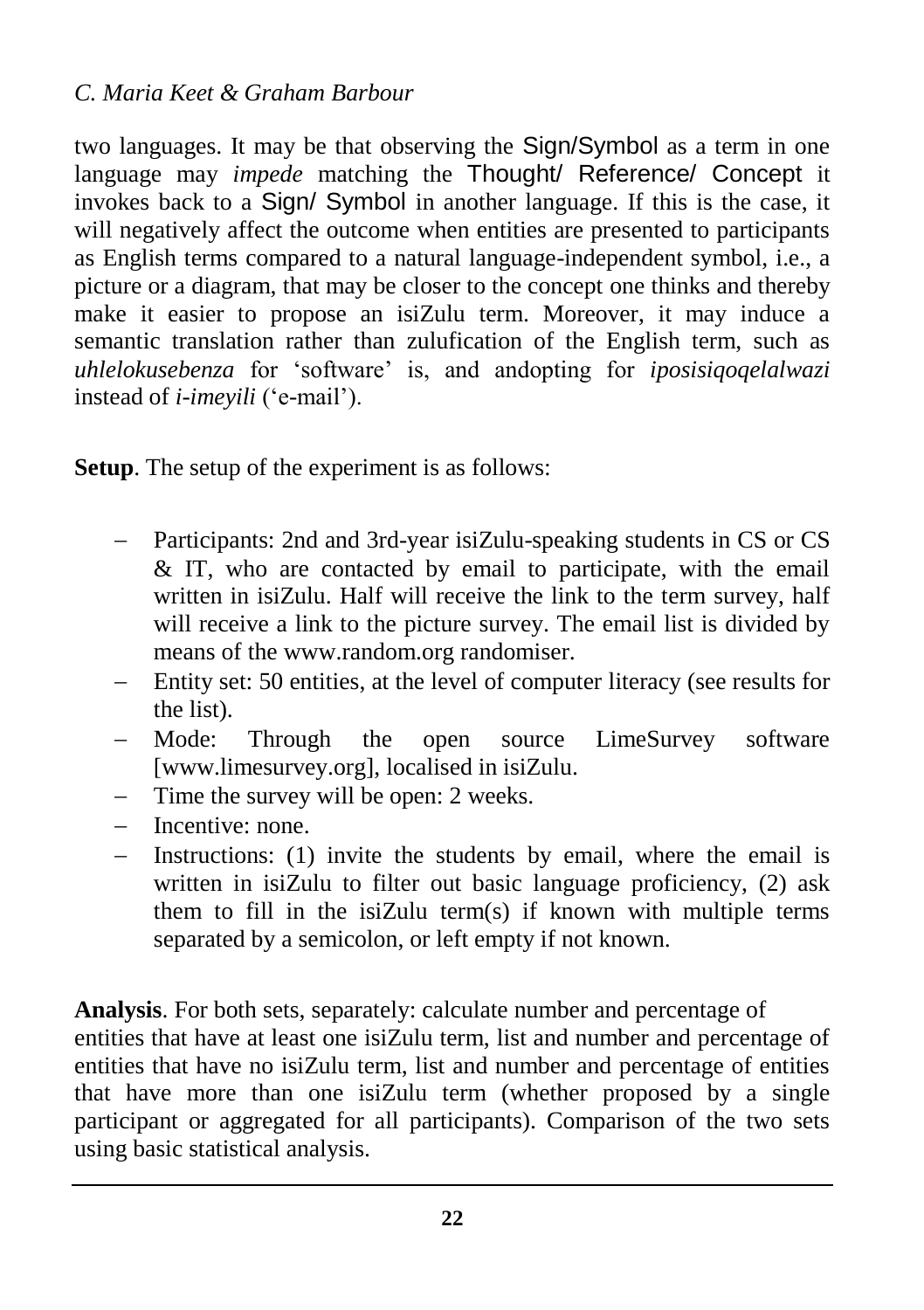### *Computer Literacy Terms: Voting*

The second poll is aimed at examining three aspects:

- What is the current body of knowledge on isiZulu computer literacy terms among computer literacy students, given a fixed set of entities? What is the proportion of entities that have multiple words for one entity in English in everyday usage?
- Voting will reveal both synonyms and preferred terms.
- Voting is quicker and will result in more answers than asking *de novo* in the survey.

**Setup**. The setup of the experiment is as follows:

- Participants: 1st-year students in the computer literacy module 'computing for natural scientists' (COMP106 WVL 2013) who speak isiZulu.
- Entity set: those entities at a computer literacy level for which different sources list different terms. Sources used: the DAC2005 list, results of the workshop, *Shuter & Shooter isiZulu Scholar's Dictionary*, *Collins Pocket Dictionary for isiZulu*, and two terms from ii translation [\(http://iitranslation.com/resources/English](http://iitranslation.com/resources/English-isiZulu.html)[isiZulu.html\)](http://iitranslation.com/resources/English-isiZulu.html).
- Time: during the last week of lectures, in the lecture break and afterwards.
- Incentive: none.
- Instructions: select the preferred/best option for each entity, or *angazi* ('don't know') if you do not know, and return the sheet to the lecturer.

**Analysis**. For each entity, calculate the percentage of overall votes for each answer option. Cross-check and compare them with the outcome of the workshop. Note clear preferences and potential synonyms, and whether the terms from one source typically receives more votes.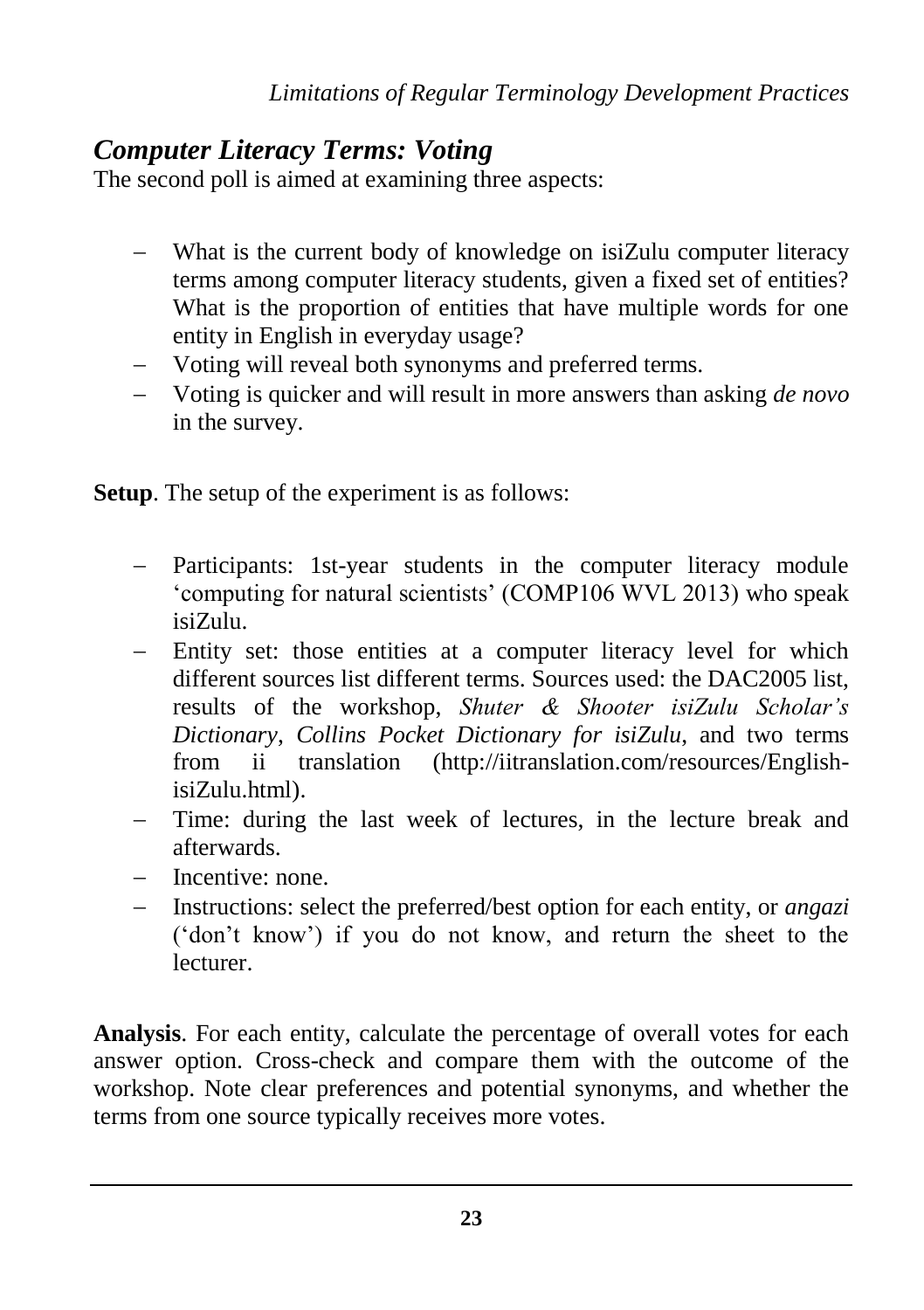### **Results**

The results of the three experiments are described and then compared to each other and to other sources.

## *Workshop Experiment*

The setup was as depicted in Figure 2, where the research assistants had a desk on the side to place their laptop on.

**Characterisation of the Participants**. Fifteen students participated in the workshop session instead of the envisaged 10, thanks to students' interest. Nine students were CS or information systems honours students, and 6 were in their final year BSc CS or CS  $&$  IT. The gender distribution was slightly higher than the institutional average, being 5 females and 10 males. All participants have isiZulu as home language, as self-registered in the student database upon enrollment at UKZN. The four moderators were CS honours students (two with isiZulu as home language, and the other two fluent in isiZulu), one of whom fulfilled the role of chair/moderator, and the other three managed the note-taking, proposed entities to discuss, and looked up definitions. The participants were not aware of the DAC2005 nor its contents, nor of the private collection of terms of one of the authors, and this was not used during the session.

**The Session and Resultant Terminology**. At the start of the session, the principal investigator (author [CMK]) commenced with the dictionary entry *uhlelokusebenza* ('software'), and asked whether they agreed with that. This generated immediate response, and the conversation started (in isiZulu). Initially, the female participants dominated the conversation, but in about 5 minutes, everyone participated, and from about 20–30 minutes into the session it was lively, oscillating from thinking, to discussion of the meaning of the entity and possible alternative terms, to laughter and applause. When the time was up, there was a general murmur that they were not finished yet. Finding isiZulu words occurred in various ways. In some cases, when an entity's English term was mentioned by a moderator, many or all of the participants instantly mentioned the isiZulu term. In a majority of cases, the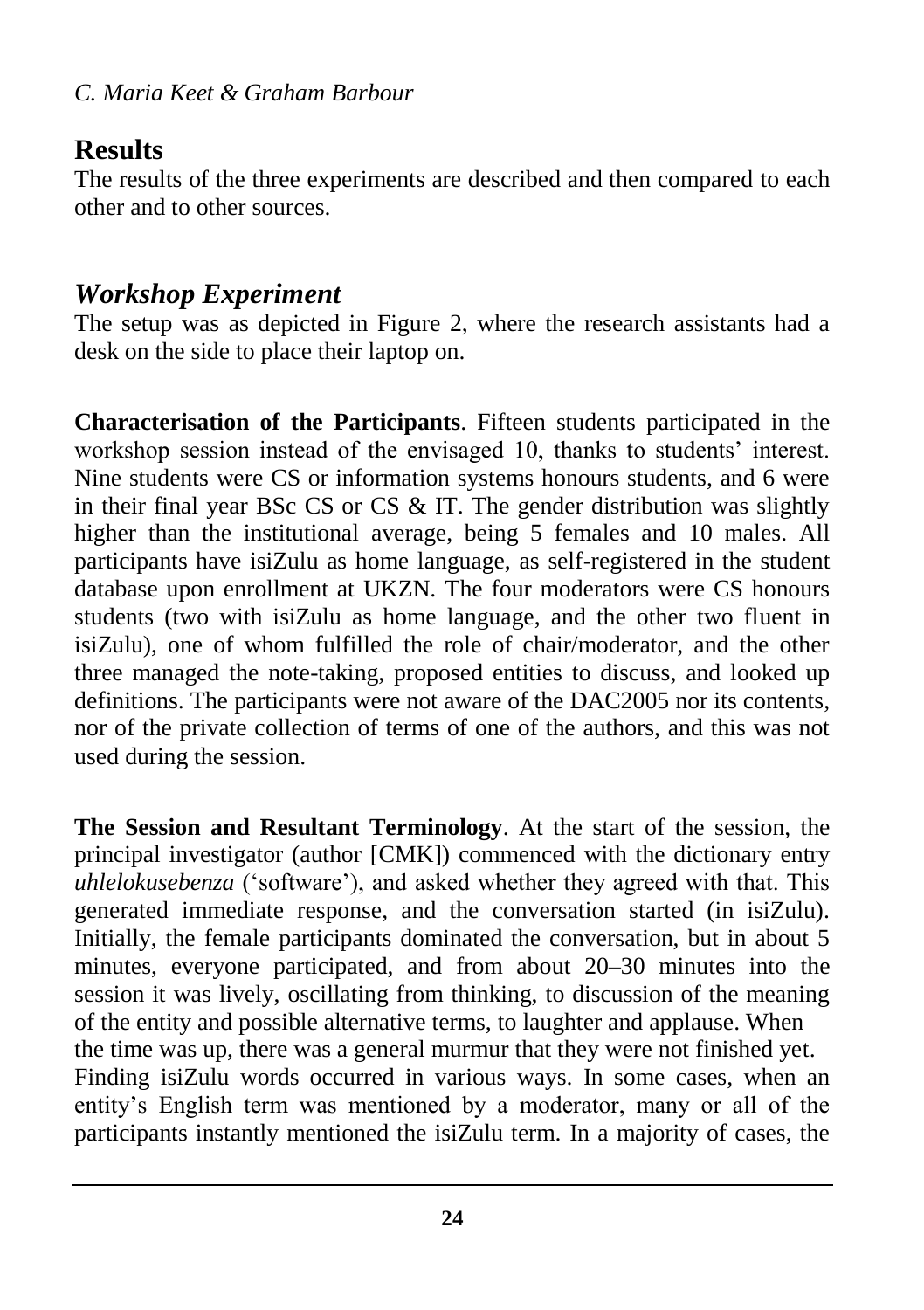#### *Limitations of Regular Terminology Development Practices*

meaning of the term was discussed before reaching an agreement on possible alternatives. This, at times, was augmented by a request to the moderator to read aloud a definition of the entity to reconsider the meaning, and at times which of the options was better or whether they were sufficiently similar to count as synonymous.

Table 1 presents the list for which there is at least one isiZulu term for the entities about programming and Table 2 presents those for networking, which is a total of 37 entities that clearly include entities also well beyond the level of computer literacy.



#### **Figure 2: Photo taken during the session, with the participants in discussion and the moderators on the left.**

Exception, garbage and method have consensually agreed synonyms in isiZulu. *Indlela yokwenza* may be a homonym, because it is used for both algorithm and method. The following entities were discussed – still in the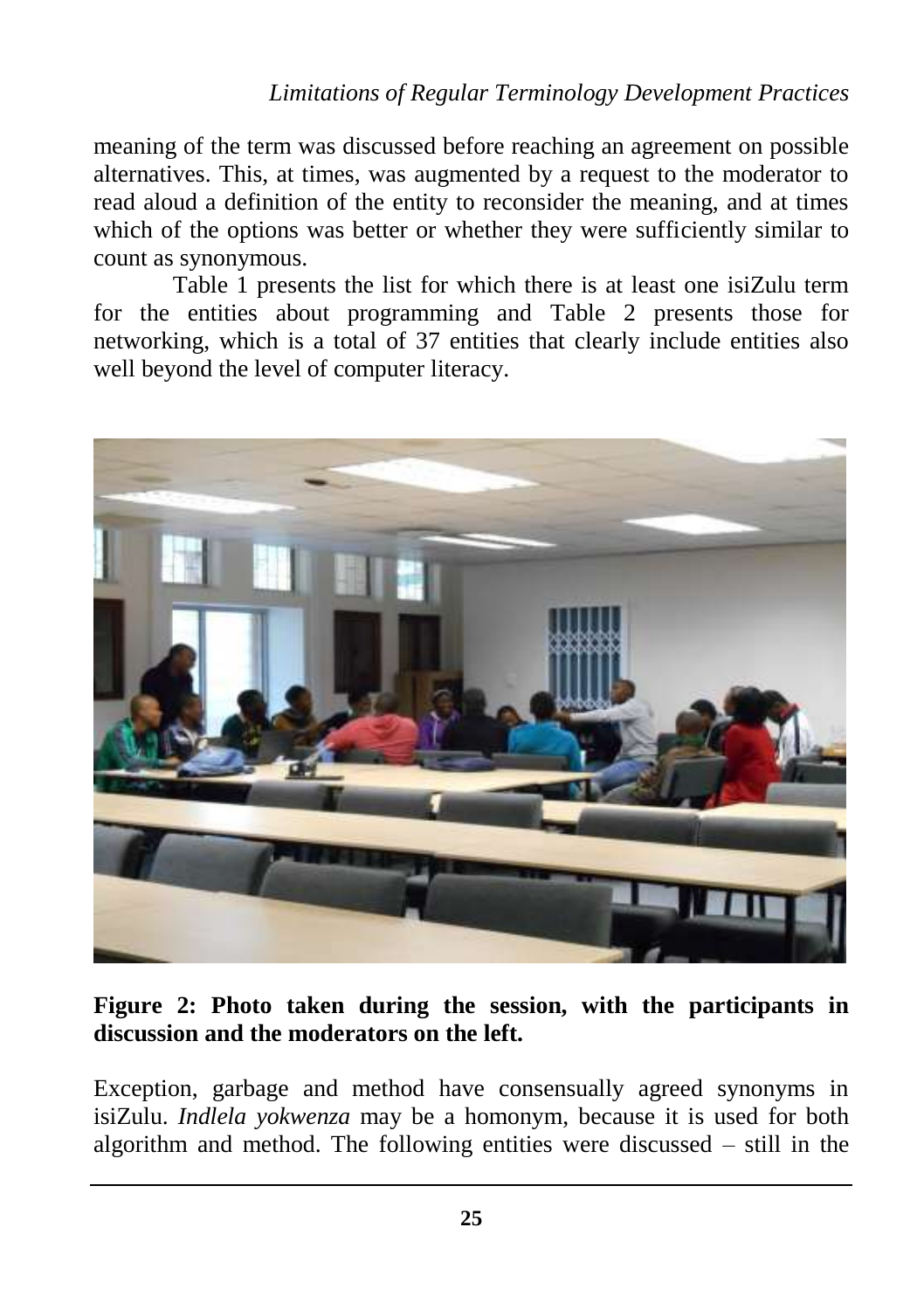context of programming and networking – but no isiZulu term was provided: instance variable, object oriented design, class, subclass, ad-hoc, bandwidth, beacon interval, broadband, buffer, datagram, domain. In addition, one can observe that there is no Zulufication of foreign terms in Tables 1 and 2, other than the *ithuluzi*-part (from 'tool') of *ithuluzi lokucinga*; thus, all proposed terms denote the meaning of the entity, not a string of text that is devoid of semantics in isiZulu. Even algorithm is unrecognisable from its origin: the etymology of 'algorithm' is not to be found in the English language, but the entity was named after the Persian mathematician Al Khwarizmi.

Informal feedback after the session during the pizza dinner revealed that participants found it a difficult task to carry out. A suggestion was made to distribute the entities beforehand, if the experiment were to be conducted again.

| <b>Entity (programming)</b>                |  |  |  |
|--------------------------------------------|--|--|--|
| isiZulu                                    |  |  |  |
| indlela yokwenza                           |  |  |  |
| into                                       |  |  |  |
| ilungu lohlelo                             |  |  |  |
| uhlelo, indlela yokwenza                   |  |  |  |
| isiphawulo                                 |  |  |  |
| ukucatshisa                                |  |  |  |
| isivimbelo, inkinga, isqaphelo, isixwayiso |  |  |  |
| ilunga                                     |  |  |  |
| amalungu ohlelo ahlelekile                 |  |  |  |
| doti, izibi                                |  |  |  |
| inkundla                                   |  |  |  |
|                                            |  |  |  |

**Table 1: Entities within the context of programming with their English term and isiZulu term(s).**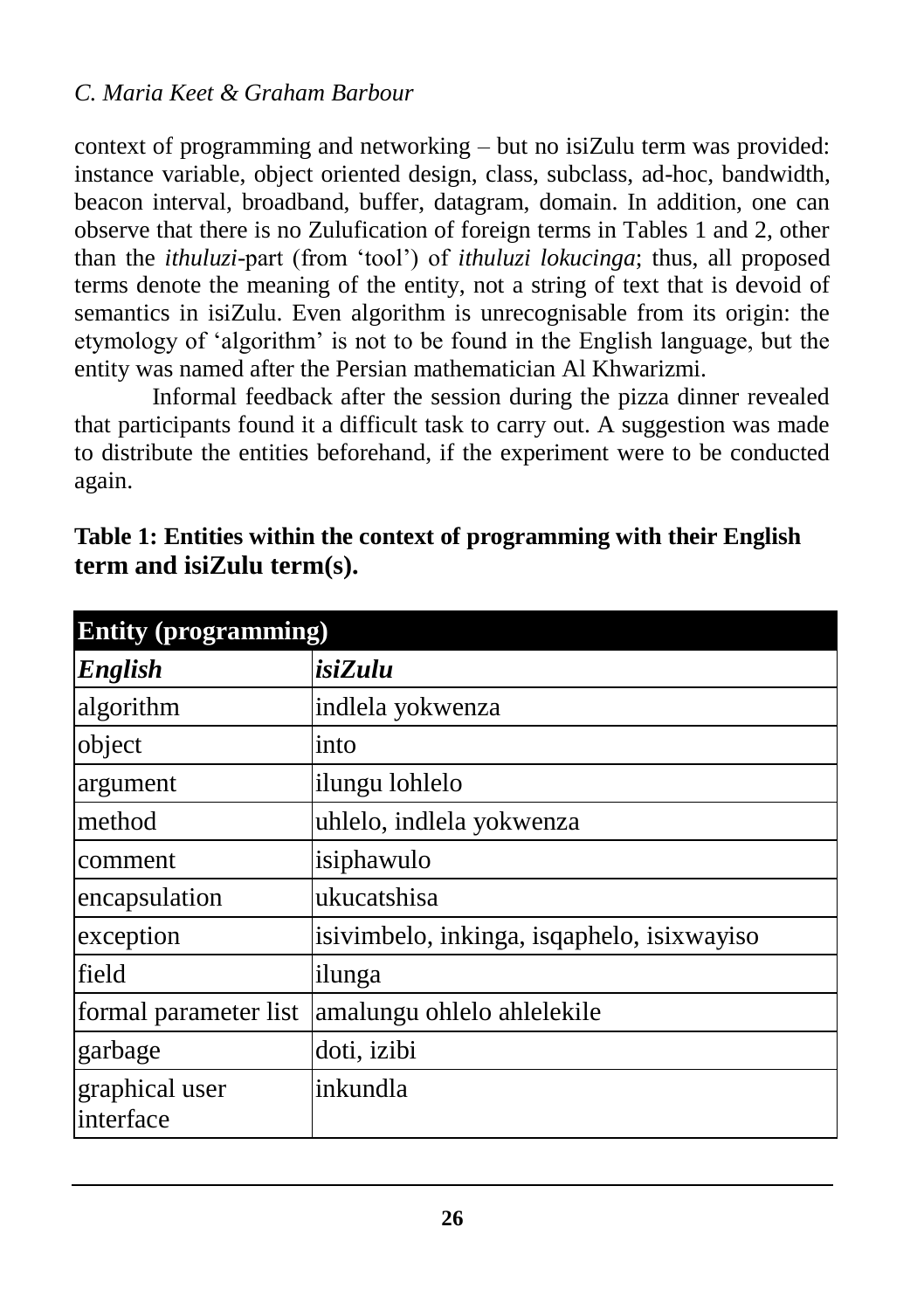### *Limitations of Regular Terminology Development Practices*

| inheritance       | ufuzo                                         |
|-------------------|-----------------------------------------------|
| initialize        | ukuqaliso                                     |
| member            | ilunga                                        |
| overloading       | ukugqilaza                                    |
| overriding        | ukushintsha ufuzo                             |
| pass-by-reference | ukudlulisa ikheli                             |
| pass-by-value     | ukunikeza uqobo lwento                        |
| polymorphism      | ubululwane                                    |
| runtime-error     | iphutha elivela uma usubheka ukusebenza kohle |
| reference         | umsuka                                        |
| scope             | indima                                        |
| array             | amagumbi                                      |
| sub-array         | amagumbi phakathi kwegumbi                    |

#### **Table 2: Entities within the context of networking with their English term and isiZulu term.**

| <b>Entity (networking)</b> |                      |  |  |
|----------------------------|----------------------|--|--|
| <b>English</b>             | isiZulu              |  |  |
| access-point               | indawo yokungena     |  |  |
| adapter                    | isengezo sokuxhumana |  |  |
| amplifier                  | umlekeleli           |  |  |
| backbone                   | umgogodla            |  |  |
| bit                        | inhlansi             |  |  |
| boot                       | ukuhloma             |  |  |
| bridge                     | ibloho               |  |  |
| browser                    | ithuluzi lokucinga   |  |  |
| Internet                   | inkanji yolwazi      |  |  |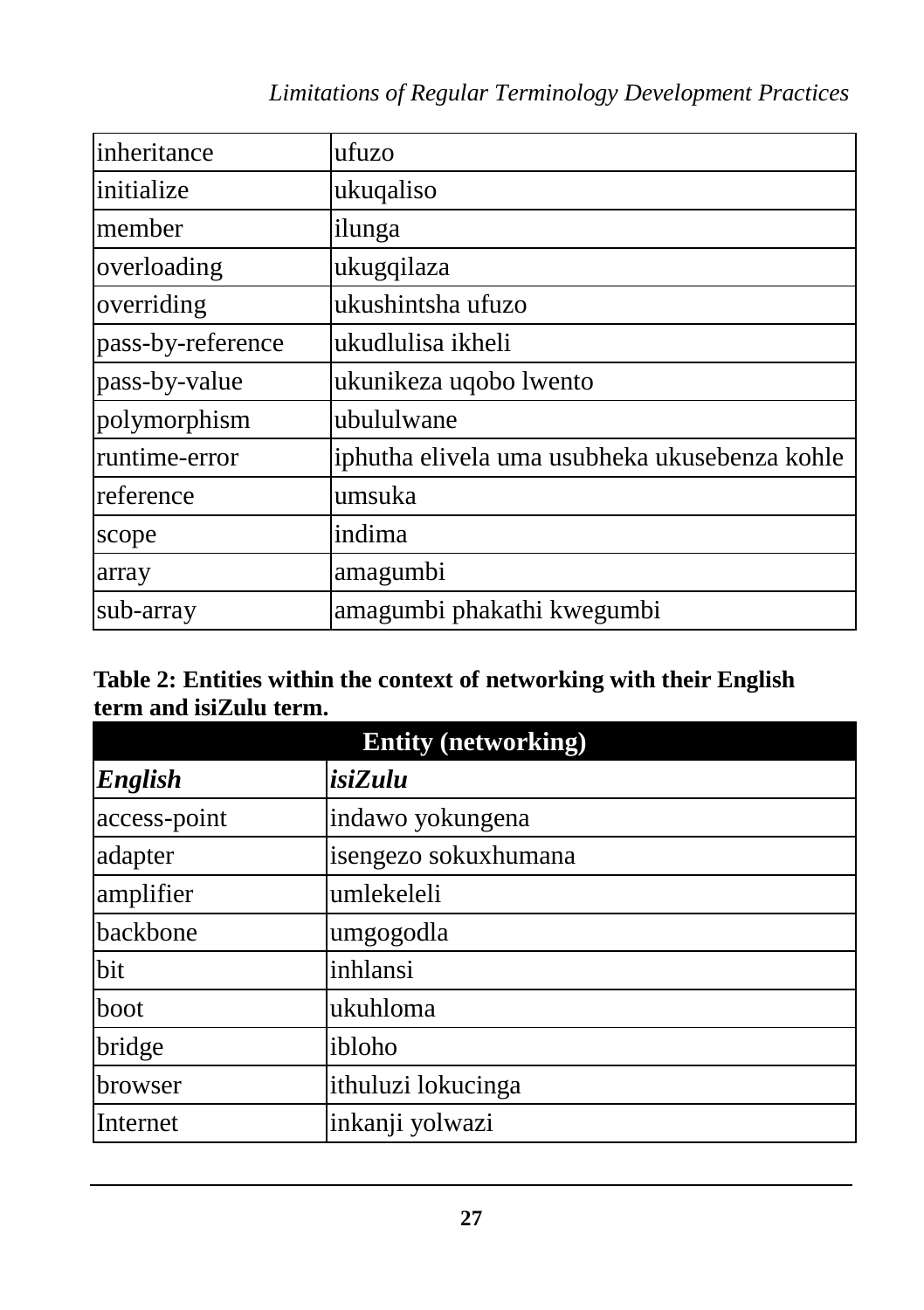*C. Maria Keet & Graham Barbour*

| byte         | izinhlansi ezili shagalo-mbili |
|--------------|--------------------------------|
| client       | incelebane                     |
| cryptography | ubhalo mfihlo                  |
| database     | ingolobane                     |

### *Computer Literacy Survey Results*

 $\overline{\phantom{a}}$ 

Emails were taken from the student management system for the core 2ndyear and core 3rd-year modules (COMP201 and COMP314), amounting to 178 emails, which included the deregistered students. The email addresses were randomised, and split into two groups based on order in the list, and the first group received an email invitation with the link to the text-based survey and the second one to the picture-based survey. By rough estimate, only about half have isiZulu as home language, so one could have about 80 responses in total for the two surveys as the maximum response rate. The invitation was sent at the end of the lectures in the semester, a reminder in the following week, and results were collected 6 weeks later later.

There were two challenges that affected the realisation of the survey. The major obstacle to realising the survey was that no survey software has an isiZulu localisation, which meant that it had to be developed and compiled into LimeSurvey. Autotext needed for that particular survey has been translated, so that not only the questions, but also the standard features and the introduction and closing messages of the surveys were in isiZulu only<sup>9</sup>. Now there are, e.g., buttons labelled *Hambisa* for 'Submit' and autotext *Khetha kulezi ezilandelayo* for 'Check any that apply', and error messages in isiZulu; some examples are shown in Figures 3 and 4. The surveys are available online at <http://limesurvey.cs.ukzn.ac.za/index.php?sid=18396> (terms) and [http://limesurvey.cs.ukzn.ac.za/ index.php?sid=75575](http://limesurvey.cs.ukzn.ac.za/index.php?sid=75575) (pictures). Second, it was difficult to find or create an unambiguous picture for some of the entities without using any text, such as megabyte, spyware, softcopy, and internet protocol suite. For 20 of the 50 entities, the term was also added below the figure to clarify it, and anecdotal feedback suggests more pictures should have been annotated for disambiguation.

Anyone can contribute to the localisation at http://www.limesurvey.org/ [en/contribute/translations-status.](http://www.limesurvey.org/%20en/contribute/translations-status)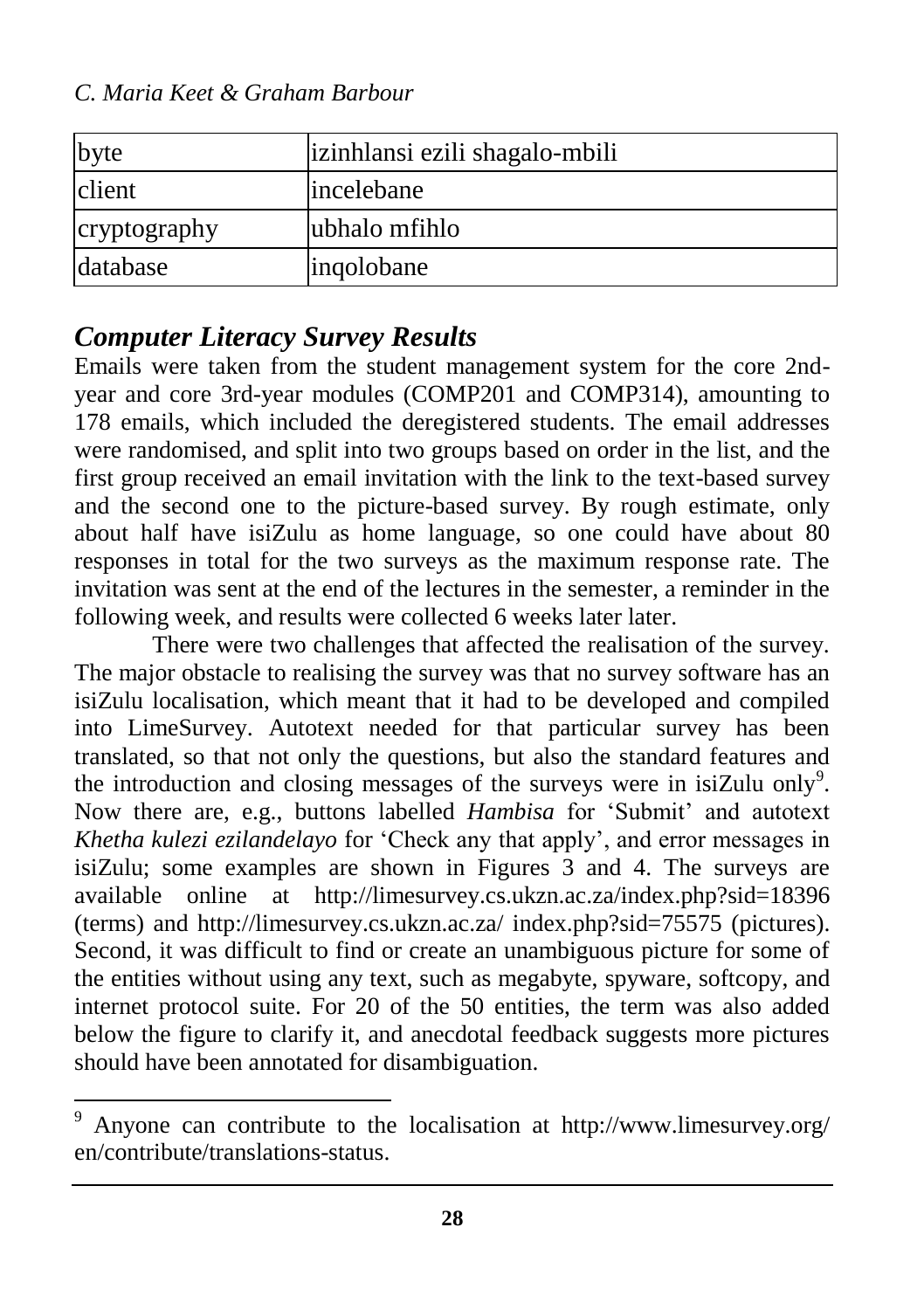#### *Limitations of Regular Terminology Development Practices*



**Figure 3: Message after submitting a survey where one or more questions that are mandatory have not been answered.**

| ∗    | Ngabe isiZulu ulimi lwakho lwebele? |
|------|-------------------------------------|
|      | Phendula lombuzo (uphoqelekile).    |
| Yebo | Cha<br>$^{(+)}$                     |

#### **Figure 4: The question that was mandatory, now with explanatory text in addition to the red asterisk.**

The response rate was very low for both surveys: 12 IDs were generated in the term survey, of which one was incomplete but with some responses and one successfully completed, and 16 IDs were generated for the picture survey, of which one was incomplete and only one term, and two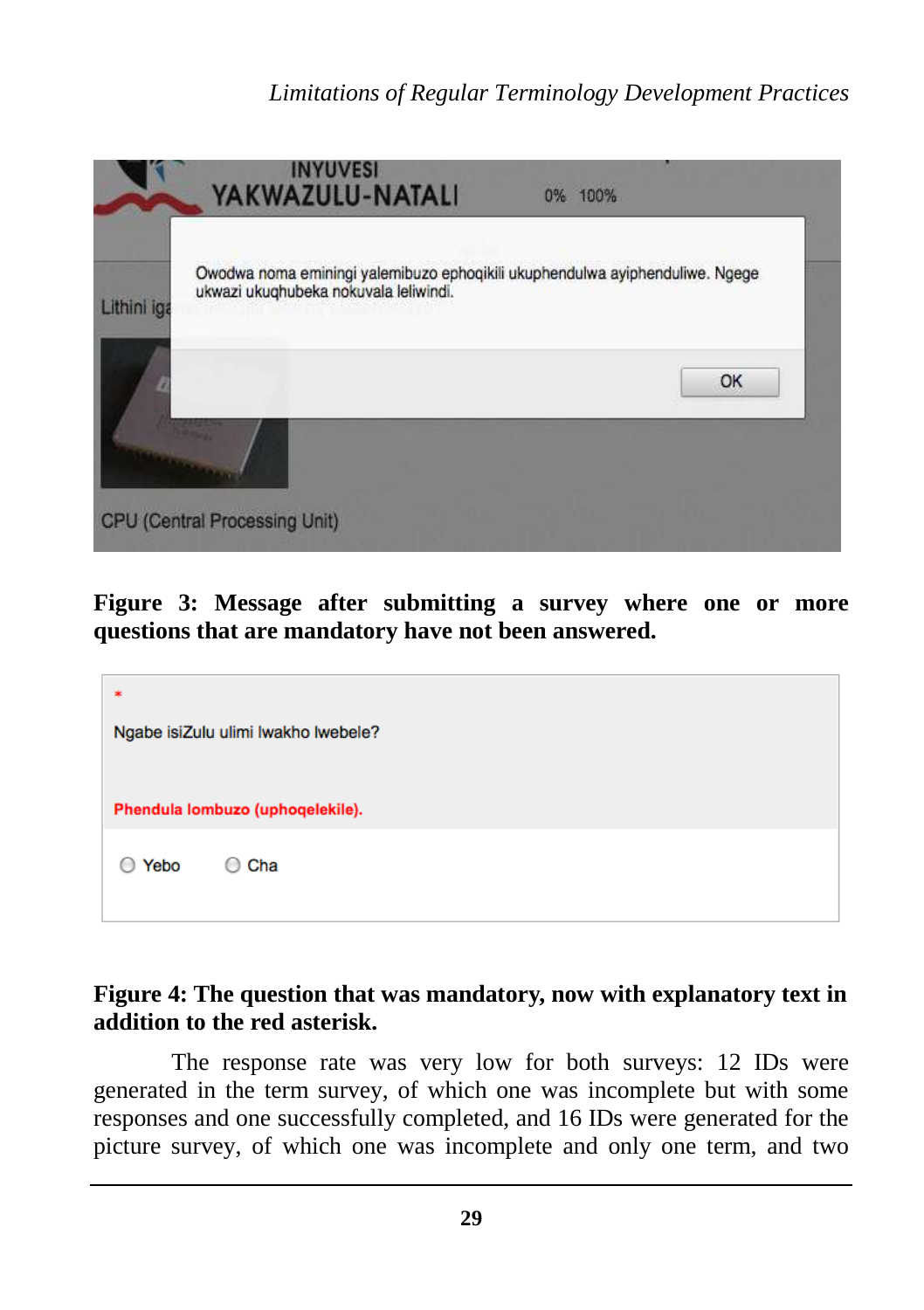completed. Forty-four terms have one or more isiZulu term proposed for them  $-21$  times for the term survey and 37 times for the picture survey  $-$  of which 15 more than one; this set is included in Table 4 in the Appendix. The entities for which no term was proposed are: network interface card, bit, cloud computing, terabyte, softcopy, and hacker. Given the low response rates, there is insufficient data to falsify or validate the experiment's hypothesis.

The responses do give some useful indications for the questions in the first item of the experiment design, notably that no terms were proposed for basic entities, such as network interface card and bit. There are only two terms exactly the same at least twice (*igundane* ('mouse') and *igciwane* ('virus'), and one could count as essentially the same 'logout' and 'shutdown': *phuma* and the infinitive *ukuphuma*, and *cisha* and the phrase *izindlela zokucisha ikhomp*, respectively. The (un-)clarity of the pictures most likely affected email and operating system, and certainly computer program, whose picture indicated some code with both class and method but only a term for class was provided (*iklasi*). The picture for algorithm was alike a flowchart, which explains the proposed term for it (*umdwebomfanekiso*), and the pictures distinguishing bit and byte may have been ambiguous (*ibhay* for 'byte' that is probably meant for 'bit', given that *amabhay'thi* was used by the same respondent for [mega]byte). There are only a few Zulufications of foreign terms, such as *imemoly*, *iprintha*, and *idesithophu*: 9 out of 79 phrases, excluding the repetition of bytein the KB, MB and GB (see also the discussion in Section 5).

### *Computer Literacy Voting Results*

The 2-page list of 19 entities had the instruction on paper written in isiZulu and some context was provided to the students in English by the lecturer. Fourteen answer sheets were returned during the lecture and 4 afterwards. The demographics of the students were not recorded, nor whether their home language was isiZulu. Going by the class average, the respondents were predominantly first-year students, a large majority of whom are enrolled on a degree in geology, and some life science, applied chemistry, and marine biology. The terms, their source and the percentages the terms received are shown in Table 5 in the Appendix.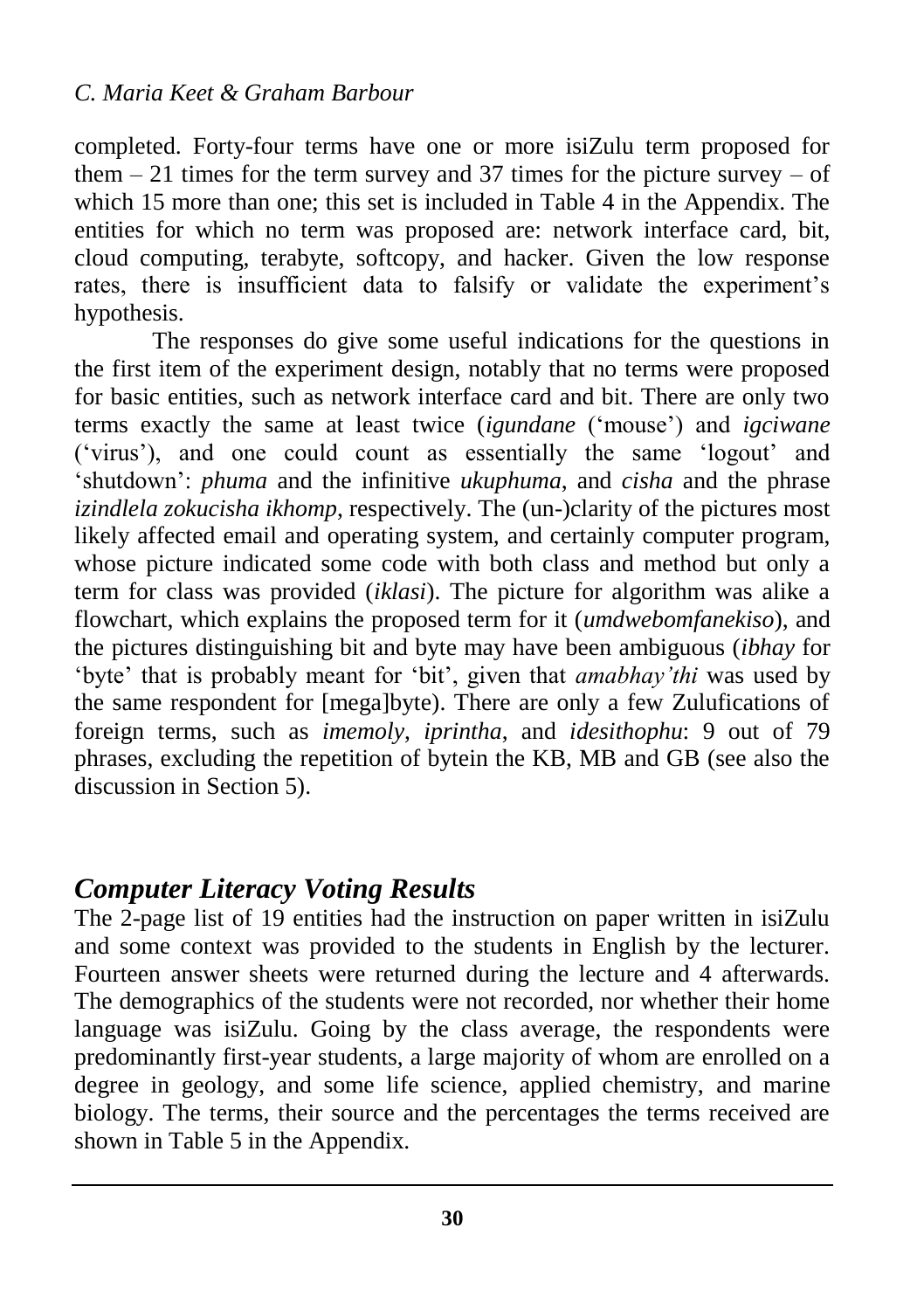Of the 19 entities, 6 did not have one isiZulu term option that received more than 50% of the votes, being bit, byte, database, email (n.), mouse, and directory, although when one aggregates the three *igundane* versions for mouse, it has a majority. Only four terms received a large majority ( $\geq$ 75%) of votes, being those for laptop, logic, data and server. Byte, bandwidth and open source software stand out by their comparative high percentage of *angazi* responses. The latter is noteworthy, given that the PCs in the labs have Fedora Linux installed, the office suite used was OpenOffice, and additional software was also open source. Other noteworthy results are the near tie between *isiqoqelalwazi* and *ikhompuyutha* (computer), between *xhuma* and -*faka* ('installing' [software]), between *isikhiphambhalo sesiqoqelalwazi* and *iphrinta* (printer), and the four options for 'email'. A linguist may find it of interest to investigate why a Zulufication such as *iphrinta* receives a near-tie, but that the Zulufications for server (*iseva*) and satellite dish (*indishi yesathelathi*) received hardly any votes. Another discrepancy can be observed between data and database, which have specific and closely related meanings in computing, but apparently less so from a pure terminological viewpoint: data has a clearly preferred *ulwazi olungahluziwe* over the *imininingo*, but *imininingo egciniwe* received most votes for database over either of the two *ulwazi* variants.

There was no overall winner among the sources, but one could say that the terms from the workshop were less favoured overall by the computer literacy students compared to the DAC2005 and dictionaries: pitting workshop vs. DAC2005 results in a 1:4 score, workshop vs. S&S a 0:2 score, and DAC2005 vs. S&S a 1:1 score.

### **Comparisons**

There is *no* overlap between the DAC2005 and the programming terms, and a partial overlap with the networking entities, which are included in Table 3. From this comparison, it can be observed that (1) there are 32 new terms recorded in our experiment, (2) the five common entities have an empty intersection between the terms from the experiment and the terms from the DAC2005, (3) there is a higher incidence of Zulufying the English term (*intanethi*, *ibhithi*) in the DAC2005, and two of the terms proposed for database are definitely wrong from a computing viewpoint, because *ulwazi*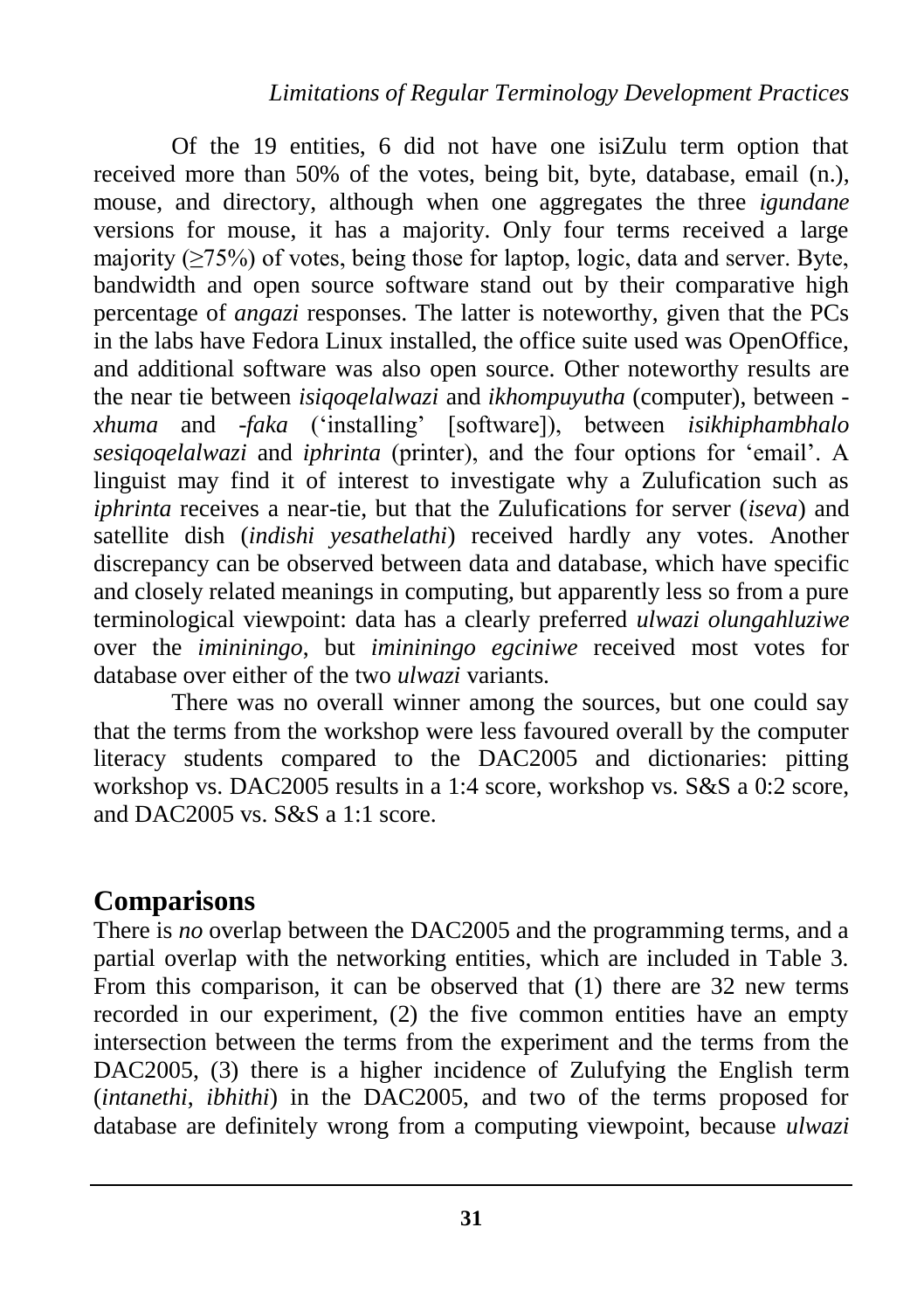means knowledge, not data, and a knowledge base is different from a database. Conversely, of the terms that were discussed but for which no isiZulu term was provided during the workshop, two were proposed elsewhere: bandwidth has an entry in the DAC list, where *umkhawulokudonsa* has a slight preference over *umkhawulokwamukela* in the voting survey (see Table 5), although most computer literacy students did not know a term for it either, and class in object-oriented programming has a proposed *iklasi* in the picture-based survey. Further, the term-based survey has *isisu* for hard drive compared to Google's *idrayivu*.

| Table 3: Comparison of isiZulu terms between our workshop results, the |  |
|------------------------------------------------------------------------|--|
| DAC2005 list, and the Shuter & Shooter Scholar's Dictionary.           |  |

| <b>Entity (networking)</b> |                             |                                                                                      |                           |  |
|----------------------------|-----------------------------|--------------------------------------------------------------------------------------|---------------------------|--|
| English<br><i>term</i>     | isiZulu term                |                                                                                      |                           |  |
|                            | Workshop<br>experiment      | DAC 2005                                                                             | <b>S&amp;S</b> Dictionary |  |
| bit                        | inhlansi                    | isimumathalwazi<br>esincu, ibhithi                                                   | N/A                       |  |
| browser                    | ithuluzi lokucinga          | isiphequluli                                                                         | N/A                       |  |
| byte                       | izinhlansi<br>shagalo-mbili | ezili lisimumathalwazi                                                               | isimumathikazi            |  |
| database                   | ingolobane                  | olugciniwe, inqolobane<br>ulwazi<br>ulwazi<br>olulondoloziwe,<br>imininingo egciniwe | yolwazi/<br>isilondalwazi |  |
| internet                   | inkanji yolwazi             | uhleloxhumano<br>lomhlaba, intanethi                                                 | uhleloxhumano<br>lomhlaba |  |

There are some differences between the isiZulu terms used by the computer science students and the computer literacy students. In the workshop, there was agreement about database as *inqolobane*, yet this term received only 6% of the votes from the literacy students, who slightly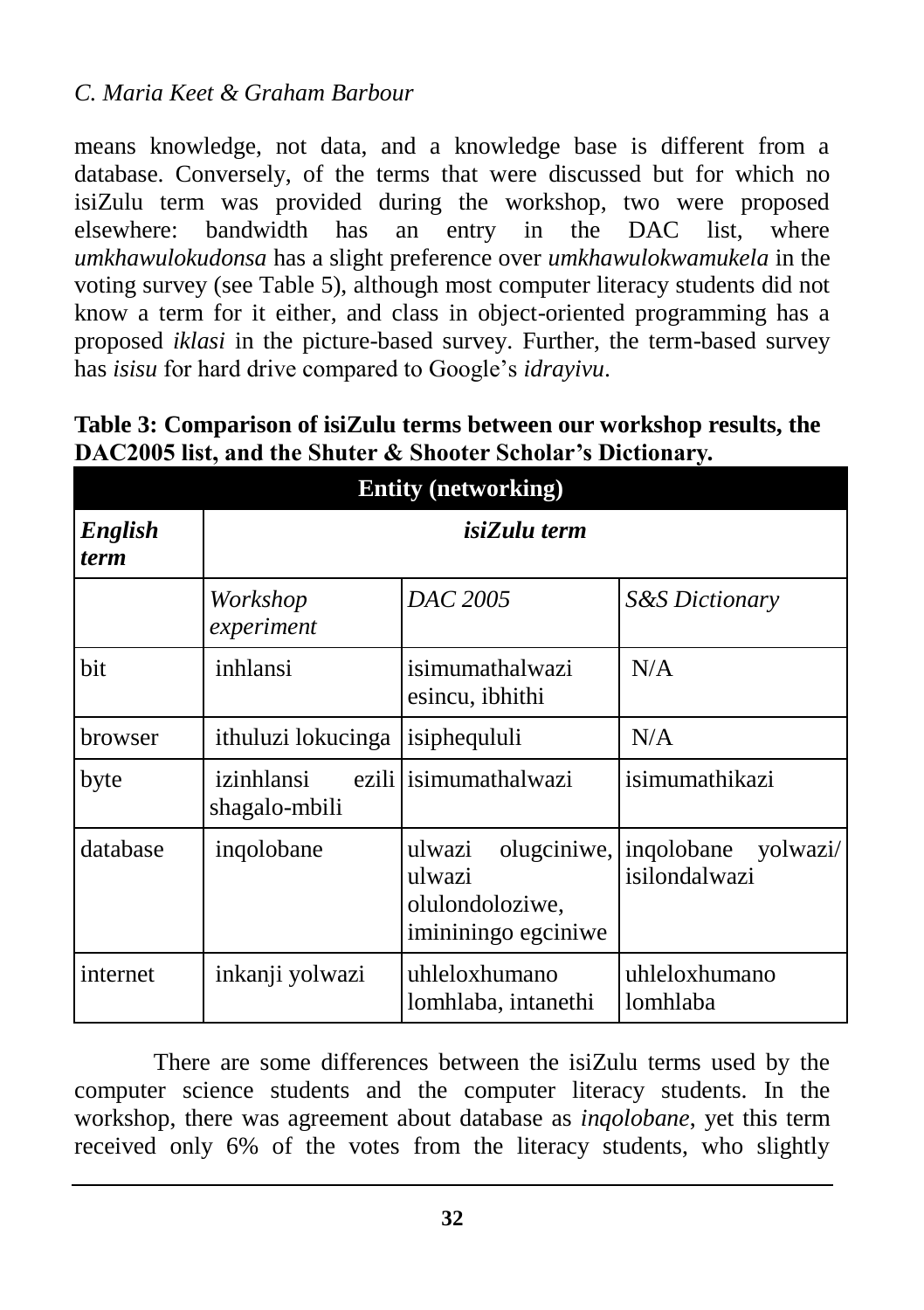preferred *imininingo egciniwe* (47%) from the DAC2005, and likewise for the workshop's agreement about bit (*inhlansi*) versus *isimumathalwazi esincu* (44%) from the DAC2005, and the workshop agreement on byte (*izinhlansi ezili shagalo-mbili*) versus the literacy students' divided vote across all four options and 33% for *angazi*. A clear difference can be observed regarding Internet, where the workshop's term, *inkanji yolwazi* received only 11% versus 56% for *uhleloxhumano lomhlaba* from the DAC2005 and S&S. On the other hand, the workshop's browser (*ithuluzi lokucinga*) received a clear majority with 66% over DAC2005's *isiphequluli*. However, if we put the results of the voting survey together with the workshop's preferences for terms and recalculate the votes with the experts included, then *inqolobane* would have come out highest with 50% and the difference between the two sets of respondents would have been missed, and likewise for *inkanji yolwazi* (Internet), *inhlansi* (bit), and *izinhlansi ezili shagalo-mbili* (byte).

### **Discussion**

The results of the experiments are reflected upon, and a potential solution is proposed for the observed issues, namely crowdsourcing.

### *Reflection on the Experiments*

One might deem the workshop experiment setup limited, for, in theory at least, one could design the experiment with a second workshop running parallel using the same set of words, in order to examine whether those lists would differ. The limiting factor preventing this option is the demographics of the students. Even for this workshop, information systems honours students (who completed a BSc in CS or in CS & IT) and 3rd-year computer science students had to be invited to make up the numbers, and there was no isiZulu-speaking full-time postgraduate student.

Concerning the workshop's list of entities, it may be that providing one upfront is beneficial, but from ontology development practices, it is known that discussions about the definition and meaning are helpful in teasing out the semantics of the entity, which aids in capturing it better. That is, such an analysis phase is not a negative aspect, but an integral part of the process and it occurs also in terminology development in other languages. In addition, there is also oftentimes not a literal translation; e.g., operating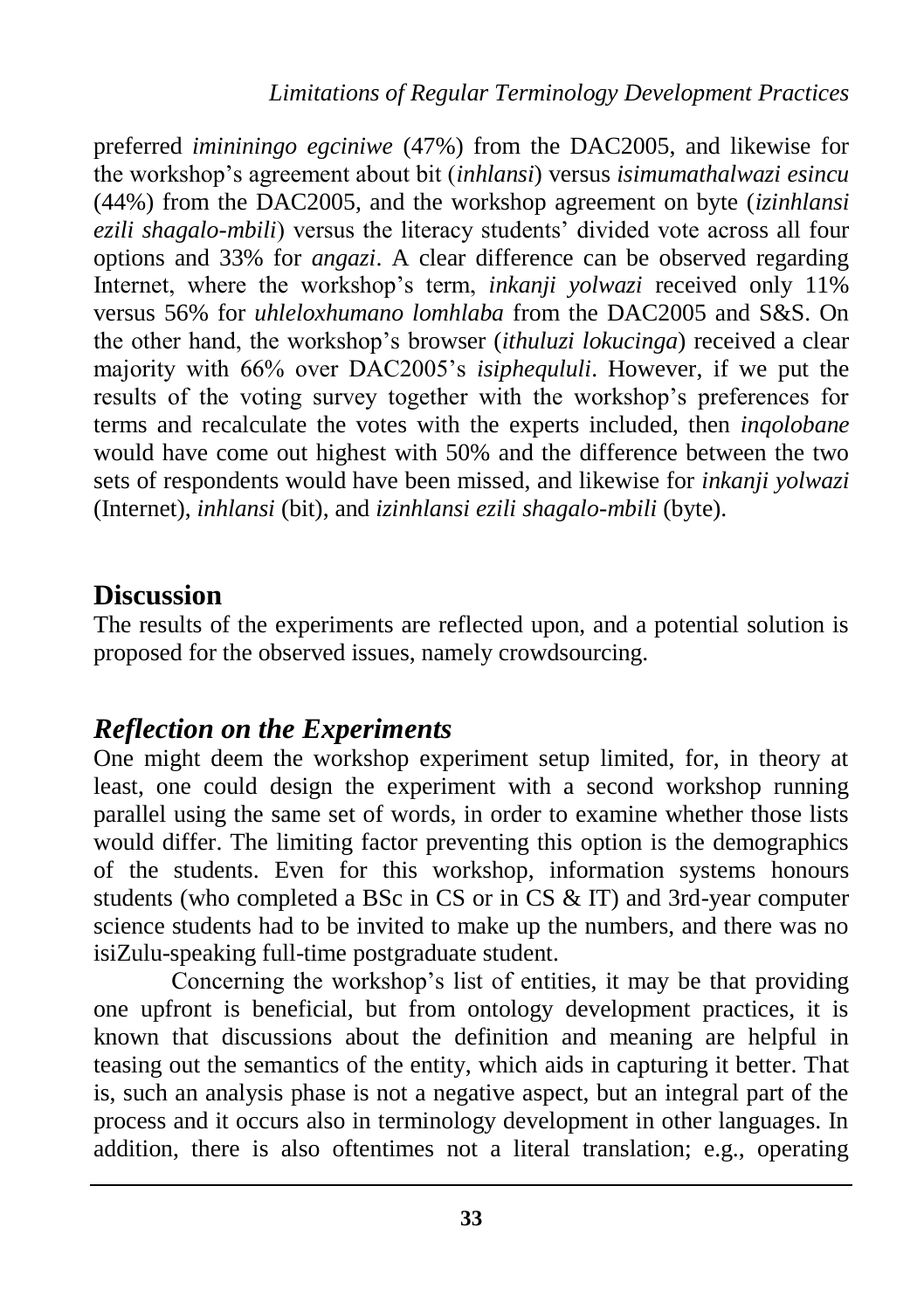system is *Betriebssystem* (Ger.), which means the 'managing' system, not 'operating' system. Moreover, some English IT terms are misnomers (Santini 2002) and are better not translated one-to-one, such as 'wifi' and 'email'. The case of email is interesting for isiZulu, as Santini's lamentations are not applicable. He notes that '*e-mail* refers to messages transferred through computer networks ... not that it works by moving electrons around' (Santini 2002:114). While in several other languages it remains 'email' or 'e-mail' or as a literal translation, e.g., *correo electronico* (Sp.), and *e-pos* or *elektroniese pos* (Afrikaans), in isiZulu the e-somethings are a variant of *uhleloxhumano*  ('network') with the relevant designator; e.g., instead of 'e-learning', we have *ukufunda ngohleloxhumano*, i.e., to learn with/by the network; other examples are included in Table 6 in the Appendix. Further, claims and lamentations about 'Zulufications of English' to construct a computing terminology are tricky to assess for the following two main reasons. First, about 75% of English lexicography originates from French or Latin (Elms 2008); e.g. 'printer' has its origin from the French *preinte* and 'data' and 'compute' are based on Latin. Likewise, *programmare* (It.) and *programmieren* (Ger.) and *programmeren* (Ned.) may all seem Anglicisms for 'to program', but etymologically, the root comes from Latin. Second, there are also origins not based on language: e.g., while 'bit' is a contraction of 'binary digit', 'byte' is a language joke on 'bite' being larger than nibbling a bit of food, 'software' was a wordplay from 'hardware', 'worm' was inspired by the science fiction novel *The Shockwave Rider* by John Brunner, and we have mentioned 'algorithm' before. Perhaps the etymology of computing terms should be taken into account when devising isiZulu terms; either way, if there is some decipherable Indo-European in the coined isiZulu term, this is not necessarily a bad thing, as it may reflect a carrying over of the insider joke or respect for its inventor.

The survey experiment was not successful in terms of finding out which way – picture or text – is better to present the entities and obtain data, other than that one may speculate that asking people to provide terms from scratch is tougher than it may seem. Nevertheless, the experiment was useful in two aspects. First, with respect to how realistic presenting *all* entities with pictures and diagrams is: it is not. Even the picture survey had some entities with text only, such as 'megabyte', and roughly half had, or should have had, some explanatory text, demonstrating that a self-standing picture is not enough. This problem is exacerbated for the more abstract entities in the CS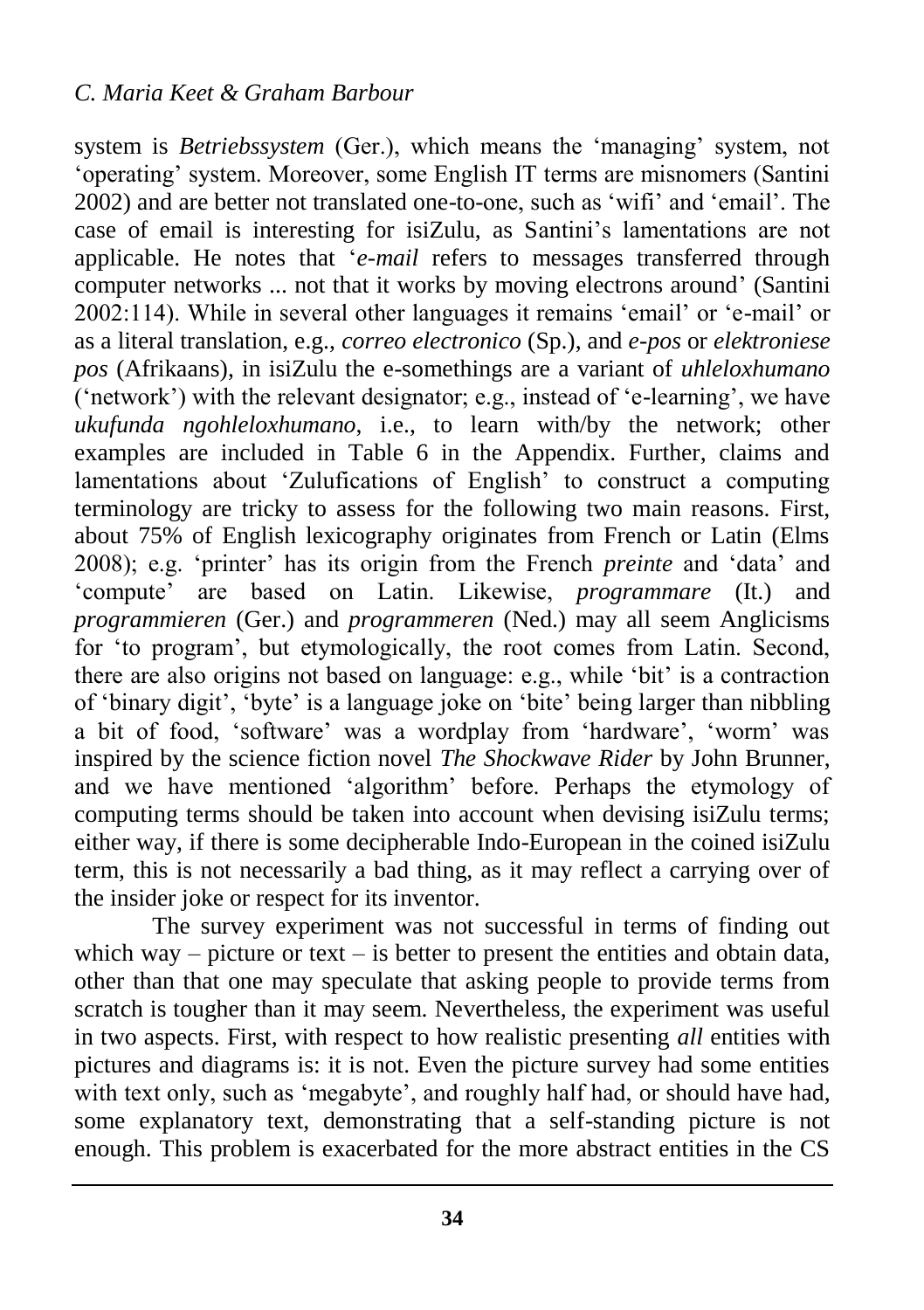discipline. Second, considering the proposed terms, also here there is agreement on a few terms (browser, mouse), but more new terms have been proposed in addition to those in the other sources and the workshop, notably for Internet, email, computer, printer and server. The new one for computer (*umshini*) is slang for computer, just like 'machine' is in English. Overall, though, these additional terms could, on the one hand, be potential synonyms to those proposed in the workshop, dictionaries and DAC2005, but, on the other hand, be part of the normal 'term proposal stage' in terminology development, like the Dutch term for the Twitter 'hashtag' mentioned in Section 2. Either way, also elsewhere, there is a stage where multiple terms are proposed, played with and mulled over, and eventually one or more preferred terms will be settled on.

The comparison of output from experts vs. laypersons voting and DAC2005 demonstrates that care has to be taken and documented on who proposes what. This also can involve some weighting of contributions by experts vs. laypersons, and to compute its effect on the draft terminology. If the number of respondents in the voting poll had been much larger than the number of experts, then the experts' preferred term would have been outvoted and thereby lost in the process. While this may be of little interest to people outside an educational setting, when isiZulu is used as a medium of instruction, it is important to establish which terms the learners and students are introduced to, and which ones would be the preferred terms from a scientific discipline viewpoint. If there are irreconcilable differences, one could consider creating a 'two-track' terminology for scientific and for layperson use, as already exists in several other languages.

Finally, these observations and considerations demonstrate that availing of the typical selective workshop approach or dictionary authority may actually not be such a good idea, because it only captures the prevailing term(s) of that small group, which may neither be the preferred term in everyday use nor from a specialist stance. Put differently, it demonstrates the need for broadening the pool of contributors and increasing its size, and having the facility to obtain and analyse data both aggregated and disaggregated by type of contributor. While terminology developers and society may wish to push ahead fast, when considering the data obtained in these experiments, one can infer that the current stage of isiZulu CS terminology development is at the proposal and collection stage for most terms. This, then, should be facilitated.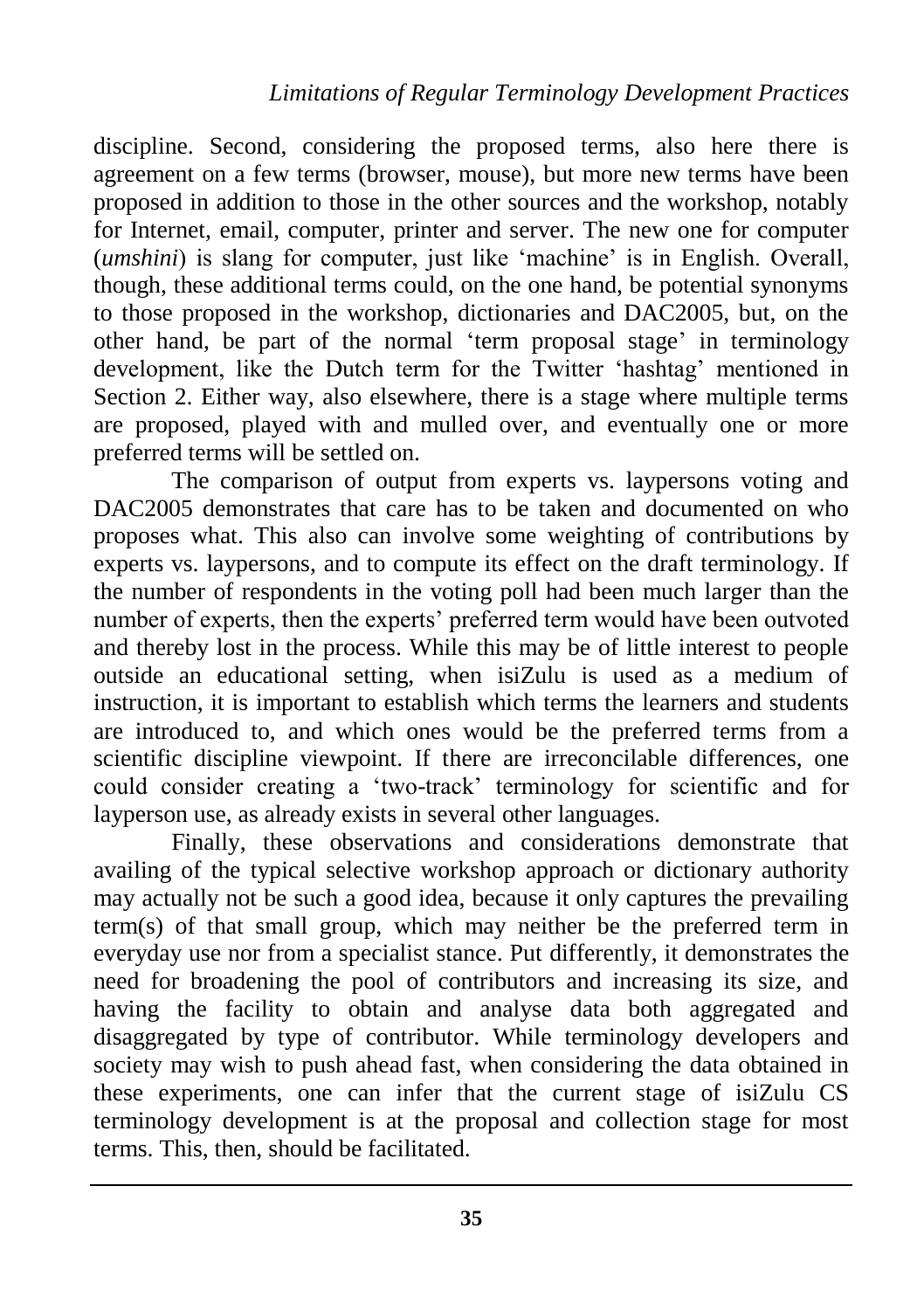## *Involving the Masses*

As a means of broadening the pool of contributors and at the same time collecting more data about the terms for better analysis, we propose an alternative to the aforementioned techniques for terminology development, namely crowdsourcing. Crowdsourcing, in short, is the process of soliciting information from, or offloading tasks to, a large group of people typically via the Web and making use of games (Estellés-Arolas & González-Ladrón-de-Guevara 2012). Crowdsourcing has been used to annotate pictures, solve scientific problems, and more. It should be feasible to use the same principle for collecting isiZulu computing terminology via such online games, although it has not yet been used for this purpose. Using crowdsourcing design principles described in Doan *et al.* (2011:93–96), we are developing such a game, which is being implemented at present. In short, members of the community join and play the games by browsing to the website, and they begin scoring points by playing the games either against others, the computer, or on their own. The games are designed to solicit isiZulu terms and to solicit opinion about them. One can earn points for proposing terms and for voting for a term, where consensus has a higher payoff. The reward of earning points is expected to encourage participation for at least two reasons: the competitive aspect, which has been shown as the best incentive in a Facebook-based South African cultural heritage game (Havenga *et al.* 2012), and that one gets rewarded and valued for knowing what one knows without any punishment for not knowing.

To illustrate the idea, a walkthrough of the game is briefly described. A player is presented with a sequence of five entities sequentially in one game. For each entity, the player is presented with an English term, which is shown in Figure 5 with the English term 'CPU' (central processing unit). The player has the option to propose a corresponding isiZulu term, e.g., *umqondo womshini,* to skip it, or to vote for existing terms instead. Proposing a term scores the most points, and even more when a co-player proposes the same term. When the player chooses to vote instead, the player can vote for terms proposed by others, or selects 'neither' to indicate dissatisfaction with both existing proposals (see Figure 6). Voting too earns points, but less than proposing a term.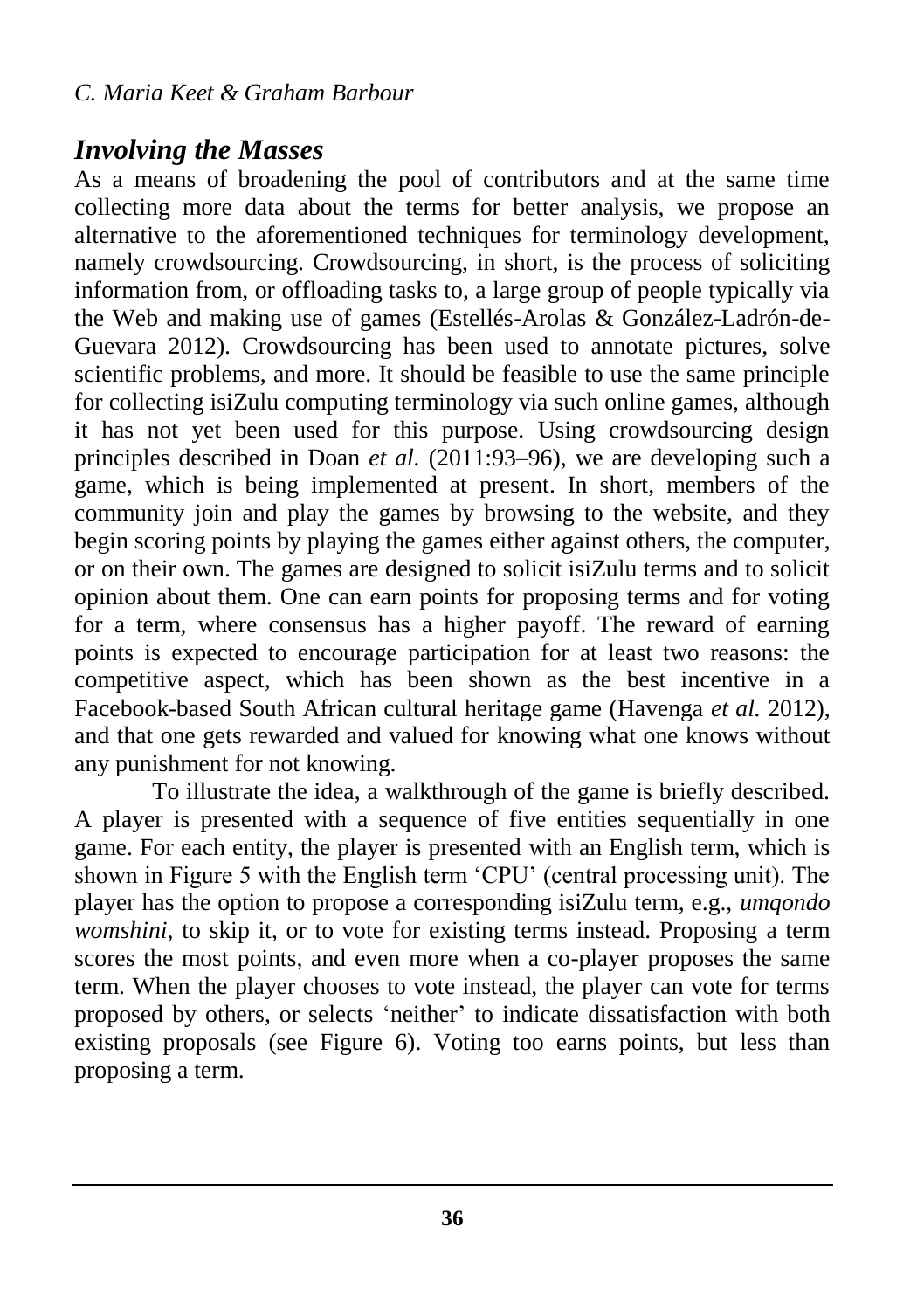*Limitations of Regular Terminology Development Practices*

Kugubeka Umdlalo Wokuhunyushwa Wabantu Ababili.

Inumba Yombuzo 2

Alikho iVoti

"central processing unit"

| Humusha |  |
|---------|--|
| Yega    |  |

**Figure 5: Crowdsourcing: Propose a translation for 'central processing unit', Skip, or Vote, respectively (screenshot of the beta version of the tool).**

| Inumba Yombuzo 5          |                         | Kuqubeka Umdlalo Wokuhunyushwa Wabantu Ababili : iVoti |
|---------------------------|-------------------------|--------------------------------------------------------|
| "central processing unit" |                         |                                                        |
| Votela                    | umgondo womshini        |                                                        |
| Votela                    | Isilawuli sekhompiyutha |                                                        |
|                           |                         |                                                        |

**Figure 6: Crowdsourcing: Voting (***Votela***) for an isiZulu term for 'central processing unit' or vote for neither of them (button with Alikho iVoti). (screenshot of the beta version of the tool)**

The approach of crowdsourcing a terminology in such a manner engages the users of the terminology directly and as broadly as possible. Since the games can be played at anytime and anywhere, the problem of finding time and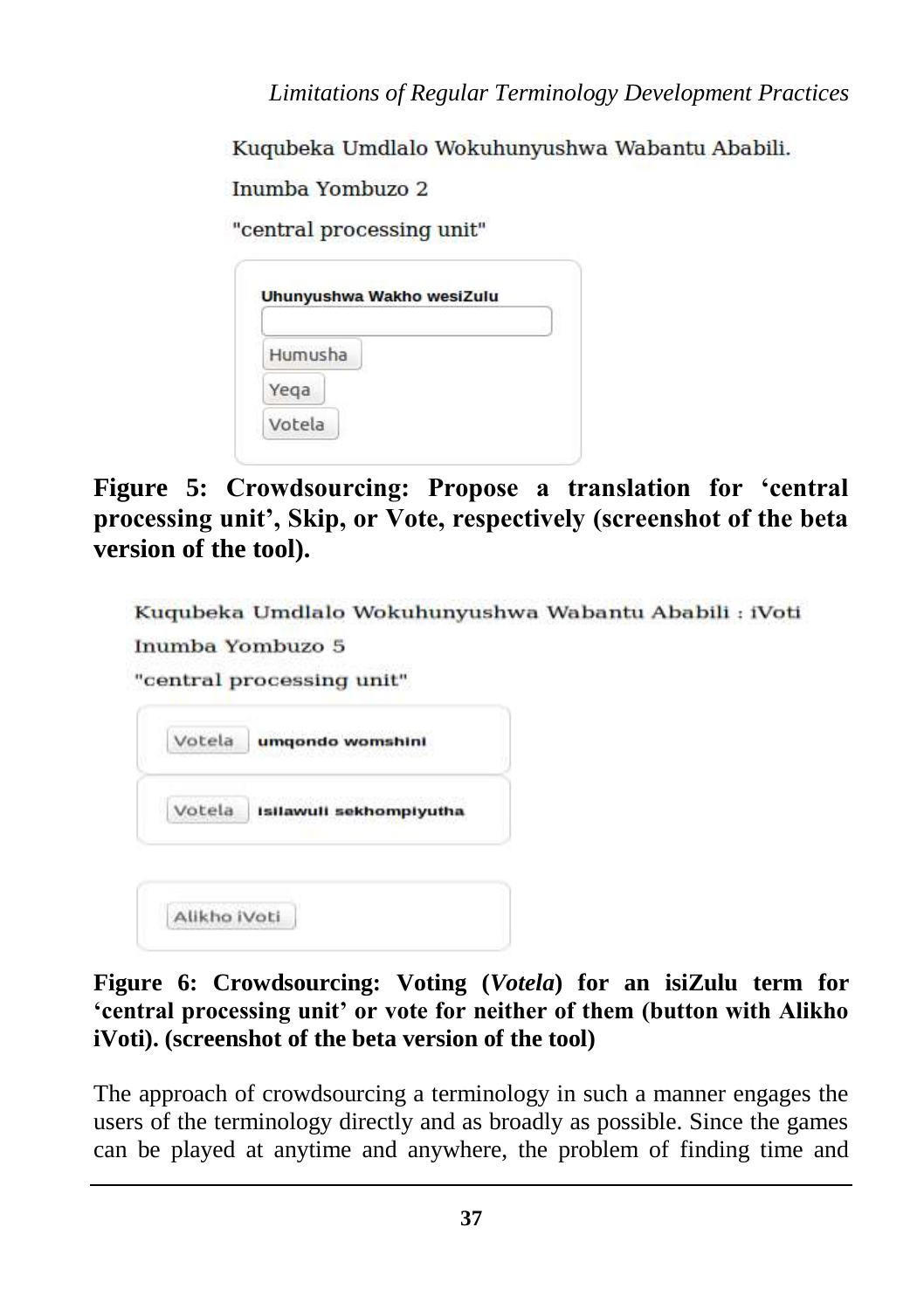members to sit in a workshop is alleviated. Participation is expected to be far broader than the workshop approach. By recording all actions, it is possible to track convergence and divergence of proposed terms. Upon registration, players are (self) categorised into levels (layperson and expert), and so the method can track divergence based upon expertise and common usage. A terminology thus crowdsourced is expected to serve as a comprehensive input to further processes in the terminology standardisation processes.

### **Conclusions**

The experiments conducted demonstrate a marked divergence between the terms obtained by the Department of Arts & Culture ICT list and those sourced from both isiZulu-speaking computing experts and computer literacy students. In addition, the experiments indicate some difference in terms proposed by experts and those proposed by laypeople. Consequently, proposed terms must include a wide range of stakeholders and record the level of expertise of proposers, and this level must form part of the post analysis. Further, terminology sourced in this manner yields less Zulufied English terms. Hence a clear need is demonstrated for the requirement to broaden the pool of terminology proposers, both in scope (domain experts, laypersons, etc.) and in number. The results also indicate that some form of voting for terms is a necessary component of the terminology development process to obtain preferred terms among synonyms. The results obtained with the computer literacy survey were insufficient to validate or falsify the hypothesis that pictures would result in more and better term proposals compared to English terms only.

Crowdsourcing was proposed as an alternative method for the proposal and collection stage. It can be deployed democratically and bottomup, is low-cost compared to resource-intensive workshops, and such a tool can capture new proposals, measure consensus, and store various statistics about the crowdsourced terminology, which can then constitute an informed input for any further stages in standardisation. We are preparing for the first experiments of this approach.

**Acknowledgements** This research has been partially supported by the COMMUTERM Project, funded by the UKZN University Language Board. We would like to thank the students for their participation in the experiments.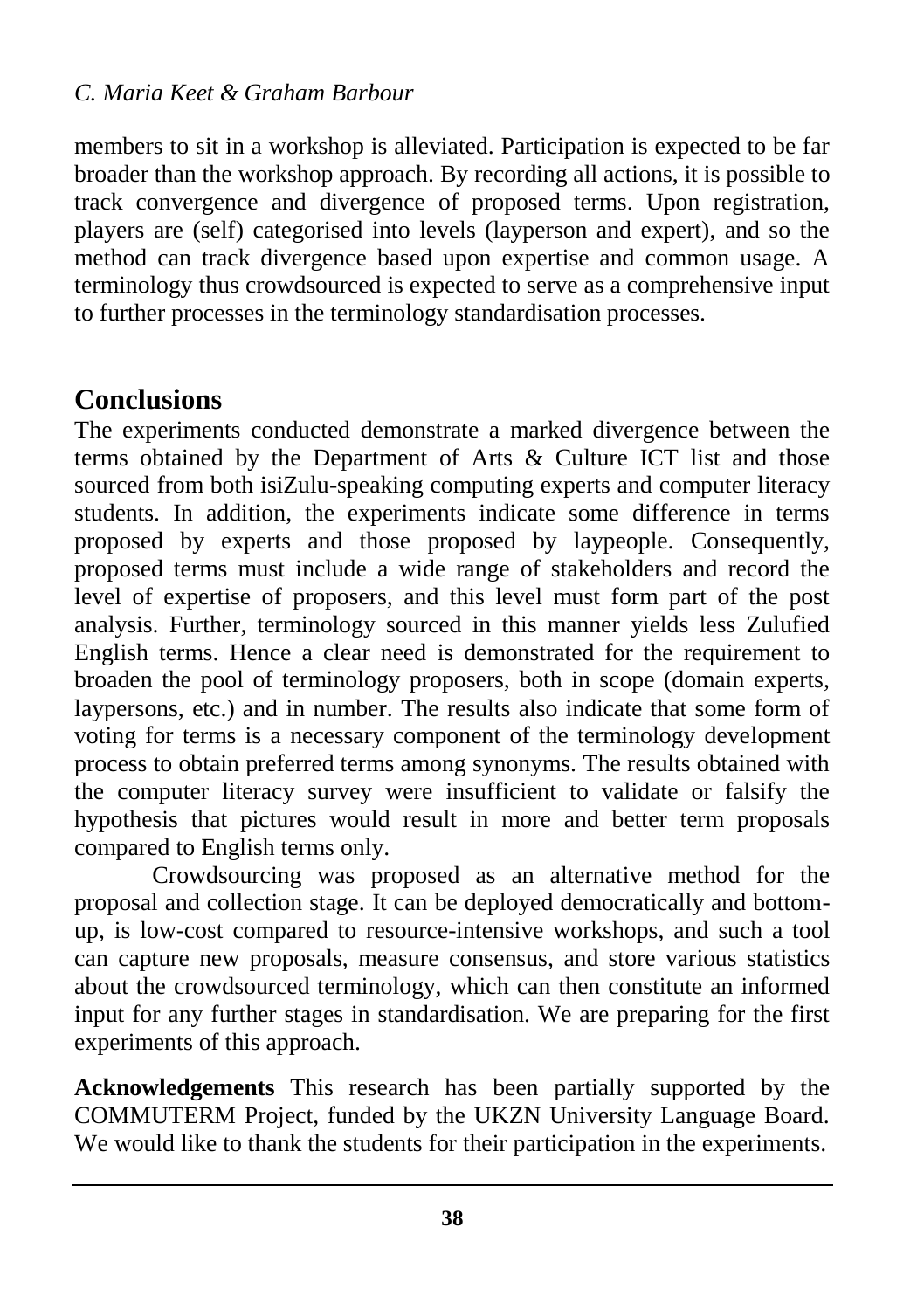#### **References**

- Buthelezi TM 2008. Exploring the Role of Conceptual Blending in Developing the Extension of Terminology in isiZulu Language. *Alternation* 15,2:181-200.
- de Kadt, J 2006. Language Development in South Africa Past and Present. In du Plessis, T (ed): *The Politics of Language in South Africa.* Pretoria: Van Schaik Publishers.
- Department of Arts and Culture of South Africa 2005. *Multilingual Terminology for Information Communication Technology*. Technical Report First edition, Department of Arts and Culture, 2005. Available at: http://www.dac.gov.za/chief\_directorates/NLS/Website%20Multilingual %20ICTpdf%2019%20nov%202008.pdf.
- Doan, A, R Ramakrishnan & AY Halevy 2011. Crowdsourcing Systems on the World-Wide Web. *Communications of the ACM* 54,4:86-96.
- Donnelly, K 2006. SNOMED-CT: The Advanced Terminology and Coding System for Health. In Bos, L *et al.* (eds): *Medical Care and Compunetics*  3:279-290.
- Elms, T 2008. Lexical Distance among the Languages of Europe. *Etymologikon* March 4: 2008. Available at: [http://elms.wordpress.com/](http://elms.wordpress.com/%202008/03/04/lexical-distance-among-languages-of-europe/)  [2008/03/04/lexical-distance-among-languages-of-europe/.](http://elms.wordpress.com/%202008/03/04/lexical-distance-among-languages-of-europe/) (Accessed on 11 January 2014.) Data from Tyshchenko, K 1999. *Metatheory of Linguistics*. (Published in Russian.)
- Engelbrecht C, NC Shangase, SJ Majeke, SZ Mthembu & ZM Zondi 2010. IsiZulu Terminology Development in Nursing and Midwifery. *Alternation* 17,1:249–272.
- Estellés-Arolas, E & F González-Ladrón-de-Guevara 2012. Towards an Integrated Crowdsourcing Definition. *Journal of Information Science* 38,2:189-200.
- Gene Ontology Consortium 2000. Gene Ontology: Tool for the Unification of Biology. *Nature Genetics* 25:25-29.
- Guarino, N, D Oberle & S Staab 2009. What is an Ontology? In Staab, S & R Studer (eds): *Handbook on Ontologie*. Berlin: Springer Verlag.
- Havenga, M, K Williams & G Suleman 2012. Motivating Users to Build Heritage Collections Using Games on Social Networks. In Chen, H-H & G Chowdhury (eds): *Proceedings 14th International Conference on Asia-Pacific Digital Libraries (ICADL'12).* Volume 7634 of LNCS.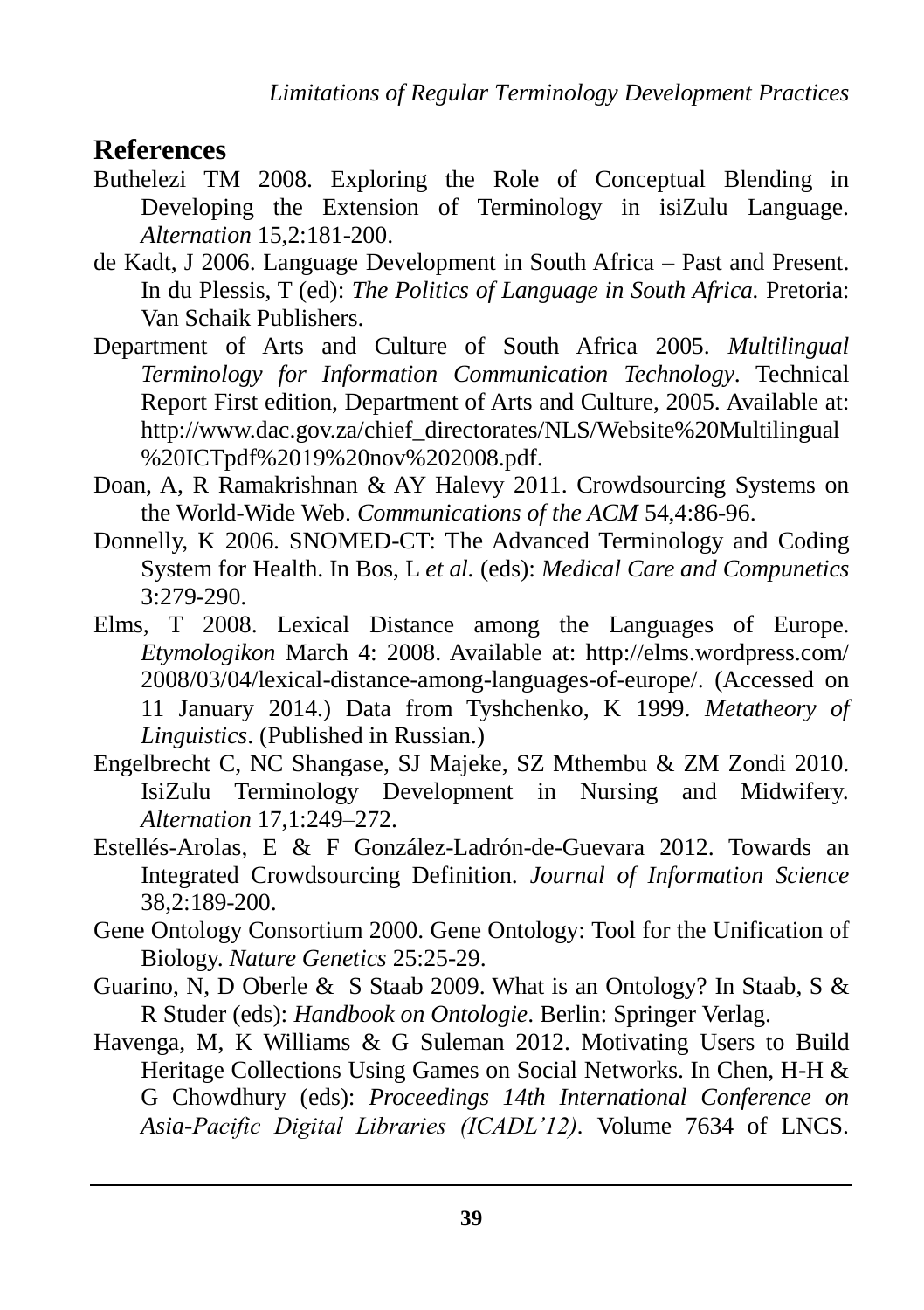Berlin: Springer Verlag.

- Kalenderian, E, RL Ramoni, JM White, ME Schoonheim-Klein, PC Stark, NS Kimmes, GG Zeller, GP Willis & MF Walji 2011. The Development of a Dental Diagnostic Terminology. *Journal of Dental Education* 75,1:68-76.
- Madiba, M 2001. Towards a Model for Terminology Modernisation in the African Languages of South Africa. *Language Matters: Studies in the Languages of Africa* 32,1:53-77.
- Magagane, RL 2011. *The Development and Technologizing of Selected Sepedi ICT Terminology*. MA Thesis. School of Languages: African Language Studies. Rhodes University.
- Neundorf, A 1982. Terminology Development in Navajo. *International Journal of American Linguistics* 48,3:271-276.
- Neves, MAA & SD EyonoObono 2013. On the Perceived Usefulness of the Localization of Compilers in African Indigenous Languages. *International Journal of Information and Education Technology* 3,1:105- 109.
- Onyango, JO 2005. Issues in National Language Terminology Development in Kenya. *Swahili Forum* 12:219-234.
- Sam, MS 2010. The Development and Implementation of Computer Literacy Terminology in isiXhosa. MSc Thesis, School of Languages: African Language Studies, Rhodes University, South Africa.
- Steenkamp, N 2011. Zulu Acquires 450 New Words, Technical Terms. *Humanipo – Home to African Tech* February 11. Available at: [http://www.humanipo.com/news/3867/zulu-acquires-450-new-words](http://www.humanipo.com/news/3867/zulu-acquires-450-new-words-technical-terms/)[technical-terms/.](http://www.humanipo.com/news/3867/zulu-acquires-450-new-words-technical-terms/) (Accessed on 13 January 2014.)
- van Huyssteen, L 1999. Problems Regarding Term Creation in the South African African Languages, with Special Reference to Zulu. *South African Journal of African Languages* 19,3:179-185.
- Webb, V 2013. African Languages in Post-1994 Education in South Africa: Our own Titanic? *Southern African Linguistics and Applied Language Studies* 31,2:173-184.
- Webb, V 1995. The Technicalization of the Autochthonous Languages of South Africa: Constraints from a Present Day Perspective. In Pütz, M (ed): *Discrimination Through Language in Africa? Perspectives on the Namibian Experience.* Berlin: Mouton de Gruyter.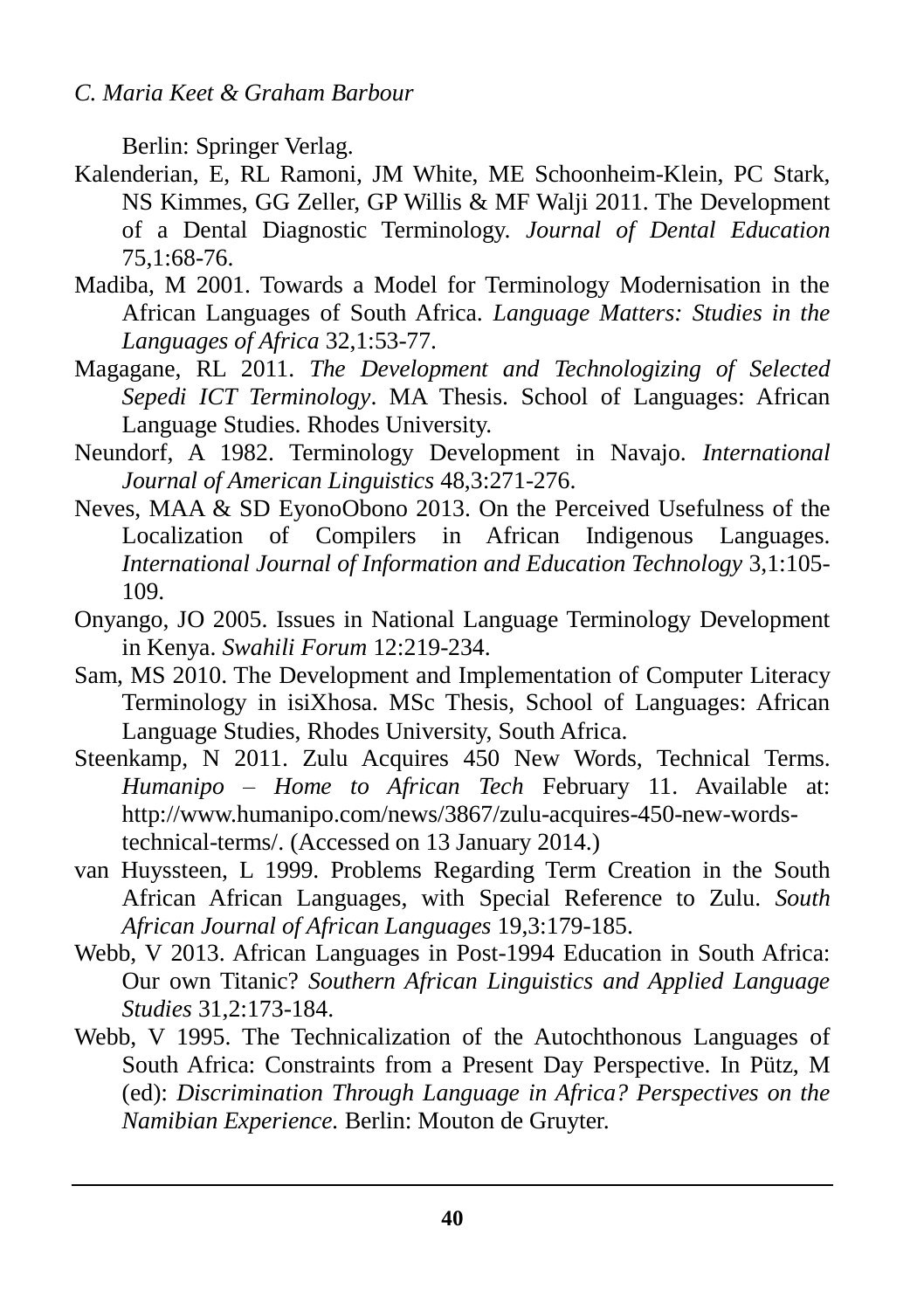### **Appendix**

**Table 4: Results of the term versus picture survey. Note: this is uncurated data, and some proposed terms contain misspellings made by the participants.**

| (English<br><b>Entity</b><br>term) | <b>CompLitTerm</b>                                 | <b>CompLitPicture</b>                            |
|------------------------------------|----------------------------------------------------|--------------------------------------------------|
| <b>CPU</b>                         | Umqondo<br>womshini,<br>Inhlizoyo<br>yekhompuyutha | isilawuli sekhompiyutha                          |
| <b>RAM</b>                         |                                                    | umthamo wongeno                                  |
| mouse                              | Igundane, igundane<br>/igundwane                   | igundane lekhompyutha, inkomba,<br>igundane      |
| keyboard                           | Uqwembe<br>lwezinkinobho                           | ikhibhodi, Isithebe sezinkinobho                 |
| microphone                         | umbhobho                                           | umlekileli<br>umbhobho<br>woculo.<br>wokukhuluma |
| monitor                            | Umtshengisi<br>'zithombe                           | imonitha                                         |
| printer                            | Umgayi 'maphepha                                   | Iphrinta                                         |
| speaker                            | Umkhiphi 'msindo                                   | izakha msindo                                    |
| modem                              |                                                    | imodemu                                          |
| wireless                           | Akukho 'zintambo                                   | umxhumana womoya                                 |
| virus                              | Igciwane, igciwane                                 | $\overline{a}$                                   |
| worm                               | Umnyundu,<br>igciwane                              |                                                  |
| spyware                            | impipi                                             | ithola mininingwane, Ixoki                       |
| harddrive                          | isisu                                              |                                                  |
| <b>USB</b>                         | $-$                                                | umgcina mininingwane                             |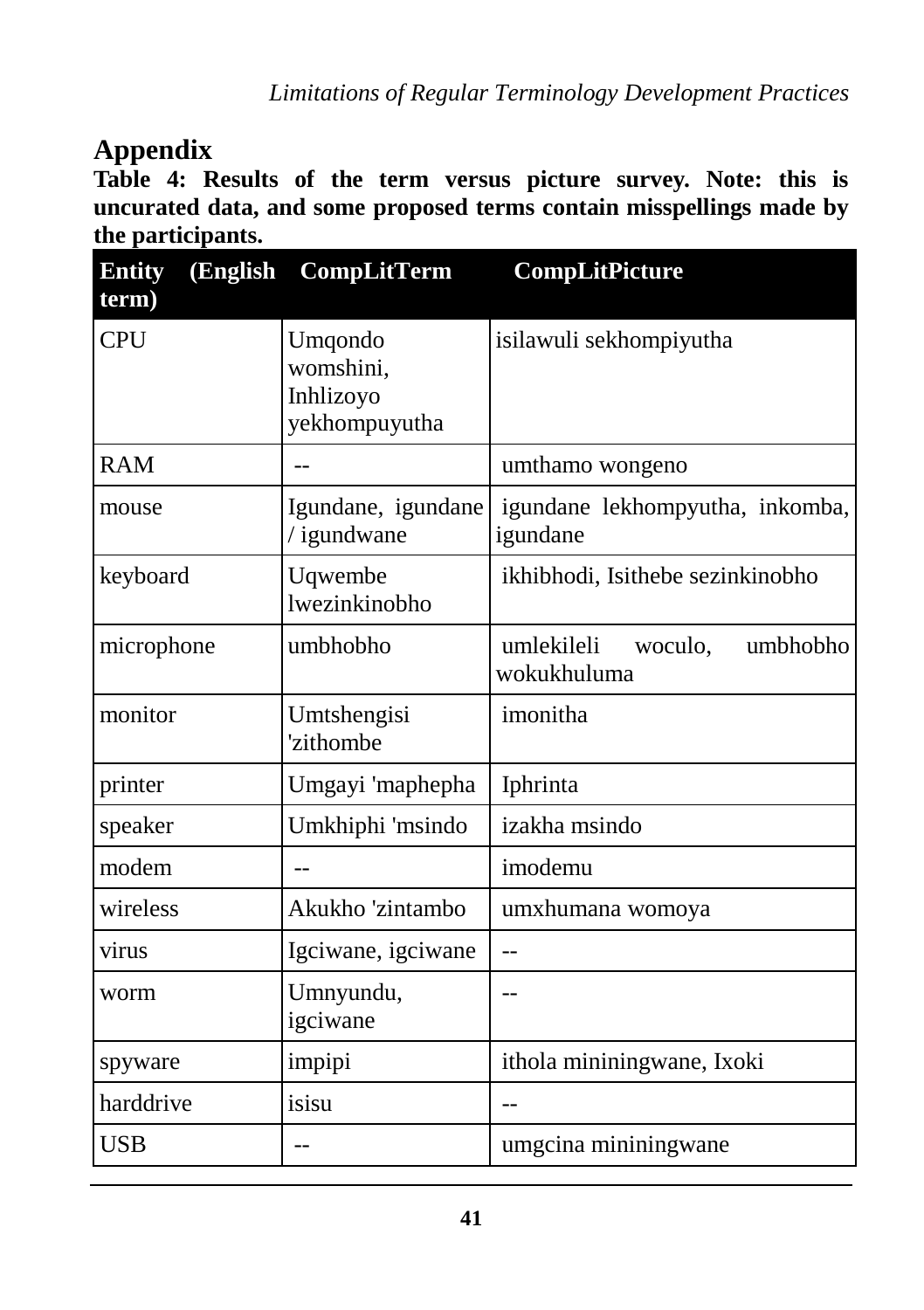| system software   |                       | uhlelo lesof                                             |
|-------------------|-----------------------|----------------------------------------------------------|
| operating system  |                       | iwindi                                                   |
| server            | Umsizi                |                                                          |
| computer          | Umshini               | ides                                                     |
| algorithm         | $-$                   | umdwebomfanekiso                                         |
| internet          | Umxhumanisi<br>womoya |                                                          |
| <b>HTML</b>       | $-$                   | i-html                                                   |
| browser           | $\sim$                | isiphequluli,<br>inkanji/inkambu<br>yolwazi              |
| proxy             | $-$                   | umngenisi weWephu                                        |
| booting           | Ukuvula               |                                                          |
| IP suite          | $-$                   | uHlelo Lwe-Ithanethi                                     |
| internet layer    | $-$                   | ugqinsi Lwe-Ithanethi                                    |
| memory            | $-$                   | imemoli                                                  |
| PC                | $-$                   | idesithophu                                              |
| <b>ROM</b>        | $-$                   | umthamo ofundwa kuphela                                  |
| website           | Indawo emoyeni        | $-$                                                      |
| byte              | $\sim$                | ibhay                                                    |
| gigabyte          | $-$                   | izingidi<br>eziyizikhulugwane<br>zamabhay'thi            |
| megabyte          | $-$                   | okubile<br>okuzipende<br>ngashumi<br>amabili amabhay'thi |
| kilobyte          | $-$                   | inkulungwane namashumi amabili<br>nakune amabhay'thi     |
| internet protocol | $-$                   | ikheli lekhompyutha                                      |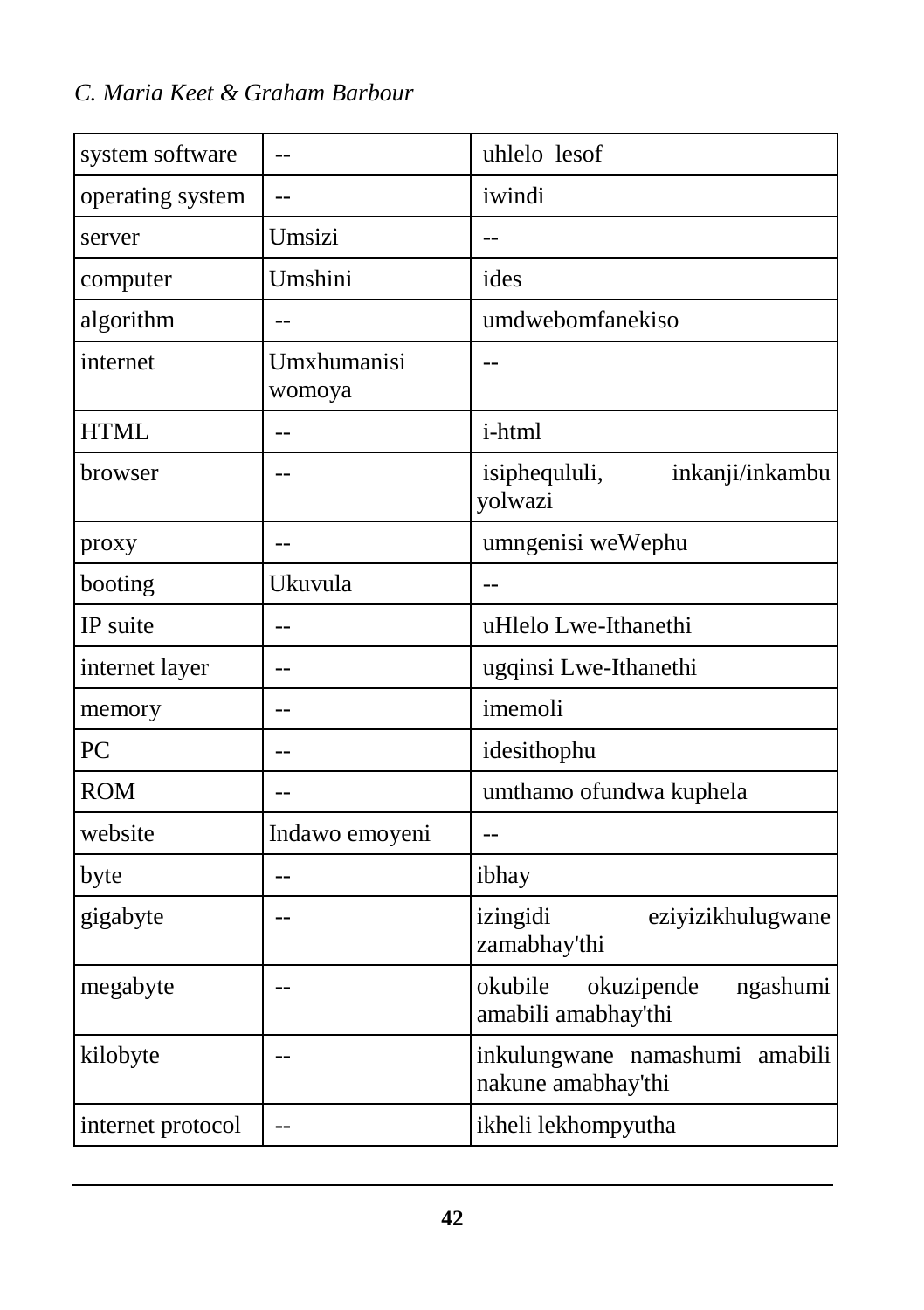| email                   |                | mthumela ncwadi                   |
|-------------------------|----------------|-----------------------------------|
| programming<br>language | Ulimi lomshini | ulimi lokwakha isof <sup>10</sup> |
| login                   | Ngena          | ikungena ngaphakathi              |
| logout                  | Phuma          | ukuphuma                          |
| shutdown                | Cisha          | izindlela zokucisha ikhomp        |
| <b>bus</b>              |                | isixhumanisi                      |
| computer<br>program     |                | iklasi                            |
| driver                  |                | abashayeli bekhompyutha           |

**Table 5: Computer literacy entities with isiZulu term options, their**  source(s) and voting results. A term in italics received  $\geq 50\%$  of the votes. **DAC: (DAC2005); WS: the workshop experiment; S&S: Shuter & Shooter isiZulu Scholar's Dictionary; Collins: Collins Pocket isiZulu; ii translation: [http://iitranslation.com/resources/English-isiZulu.html.](http://iitranslation.com/resources/English-isiZulu.html)**

| <b>Entity</b> |                        | <b>Source</b>  | Vote $(\% )$ |
|---------------|------------------------|----------------|--------------|
| English       | isiZulu                |                |              |
| bit           | inhlansi               | Workshop       | 17           |
|               | isimumathalwazi esincu | <b>DAC2005</b> | 44           |
|               | ibhithi                | <b>DAC2005</b> | 28           |
|               | angazi                 |                |              |

<sup>10</sup> Several proposed terms such as *isof* are used and can be traced etymologically from 'software' to *isoftware* to the shorthand *isof*, and similarly for *ides* [from *idesktop*, 'desktop computer'] and *ikhomp* [from *ikhompuyutha*, 'computer'].

 $\overline{a}$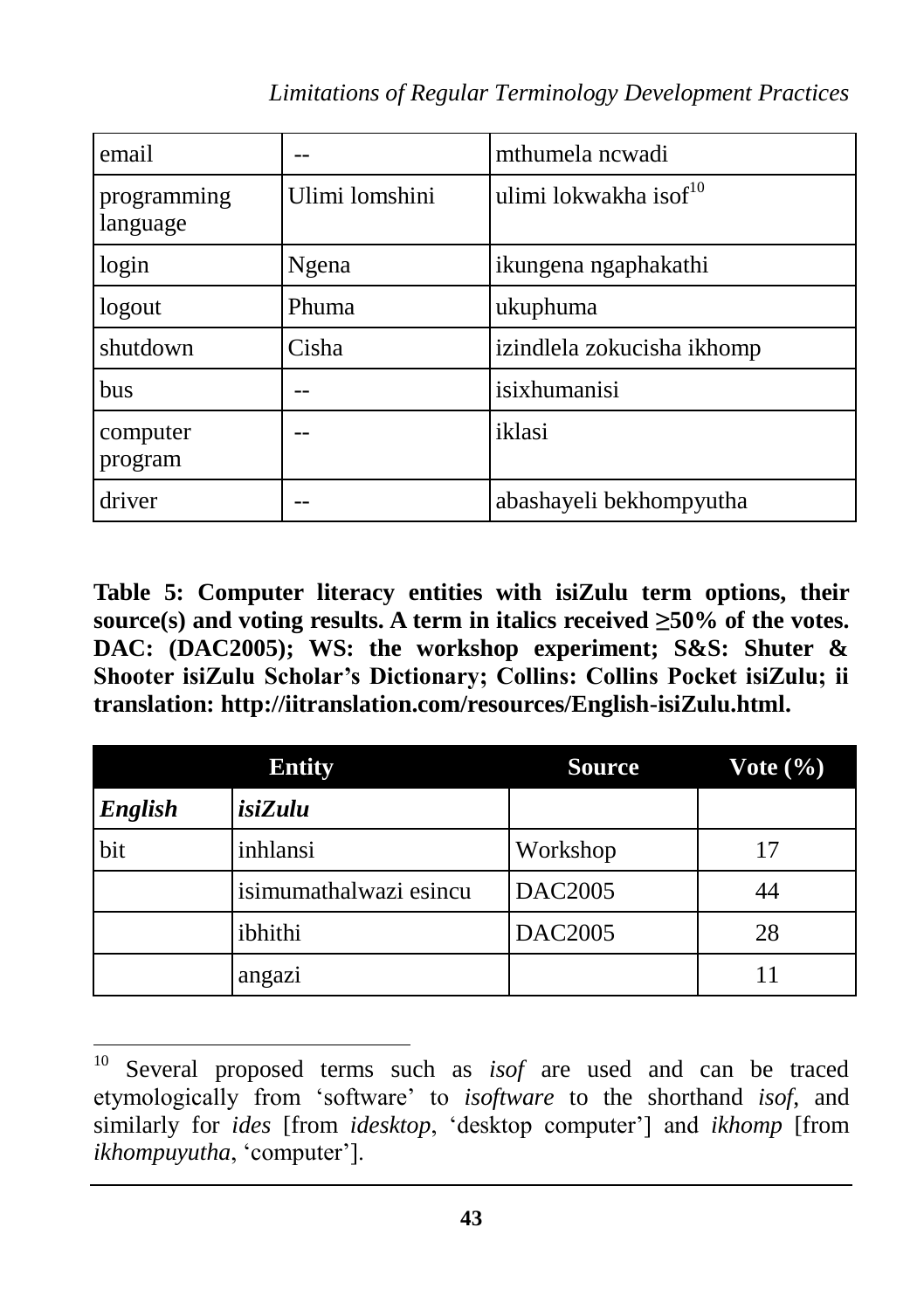| browser       | ithuluzi lokucinga                       | Workshop                  | 61               |
|---------------|------------------------------------------|---------------------------|------------------|
|               | isiphequluli                             | <b>DAC2005</b>            | 33               |
|               | angazi                                   |                           | 6                |
| byte          | izinhlansi<br>ezili<br>shagalo-<br>mbili | Workshop                  | 11               |
|               | isimumathalwazi                          | <b>DAC2005</b>            | 28               |
|               | isimumathikazi                           | S&S                       | 28               |
|               | angazi                                   |                           | 33               |
| database      | inqolobane                               | Workshop                  | 6                |
|               | ulwazi olugciniwe                        | <b>DAC2005</b>            | 29               |
|               | ulwazi olulondoloziwe                    | <b>DAC2005</b>            | 12               |
|               | imininingo egciniwe                      | <b>DAC2005</b>            | 47               |
|               | ingolobane<br>yolwazi/isilondalwazi      | S&S                       | 6                |
|               | angazi                                   |                           | $\boldsymbol{0}$ |
| internet      | inkanji yolwazi                          | Workshop                  | 11               |
|               | uhleloxhumano lomhlaba                   | DAC2005, S&S              | 56               |
|               | intanethi                                | <b>DAC2005</b>            | 28               |
|               | angazi                                   |                           | 6                |
| email (ibizo) | umbikombani                              | S&S, DAC2005              | 18               |
|               | isiqoqelalwazimbiko                      | S&S, DAC2005              | 24               |
|               | iposisiqoqelalwazi                       | S&S, DAC2005              | 18               |
|               | <i>i</i> -imeyili                        | S&S, DAC2005              | 29               |
|               | angazi                                   |                           | 12               |
| computer      | isiqoqelalwazi                           | $\mathbf{ii}$<br>DAC2005, | 53               |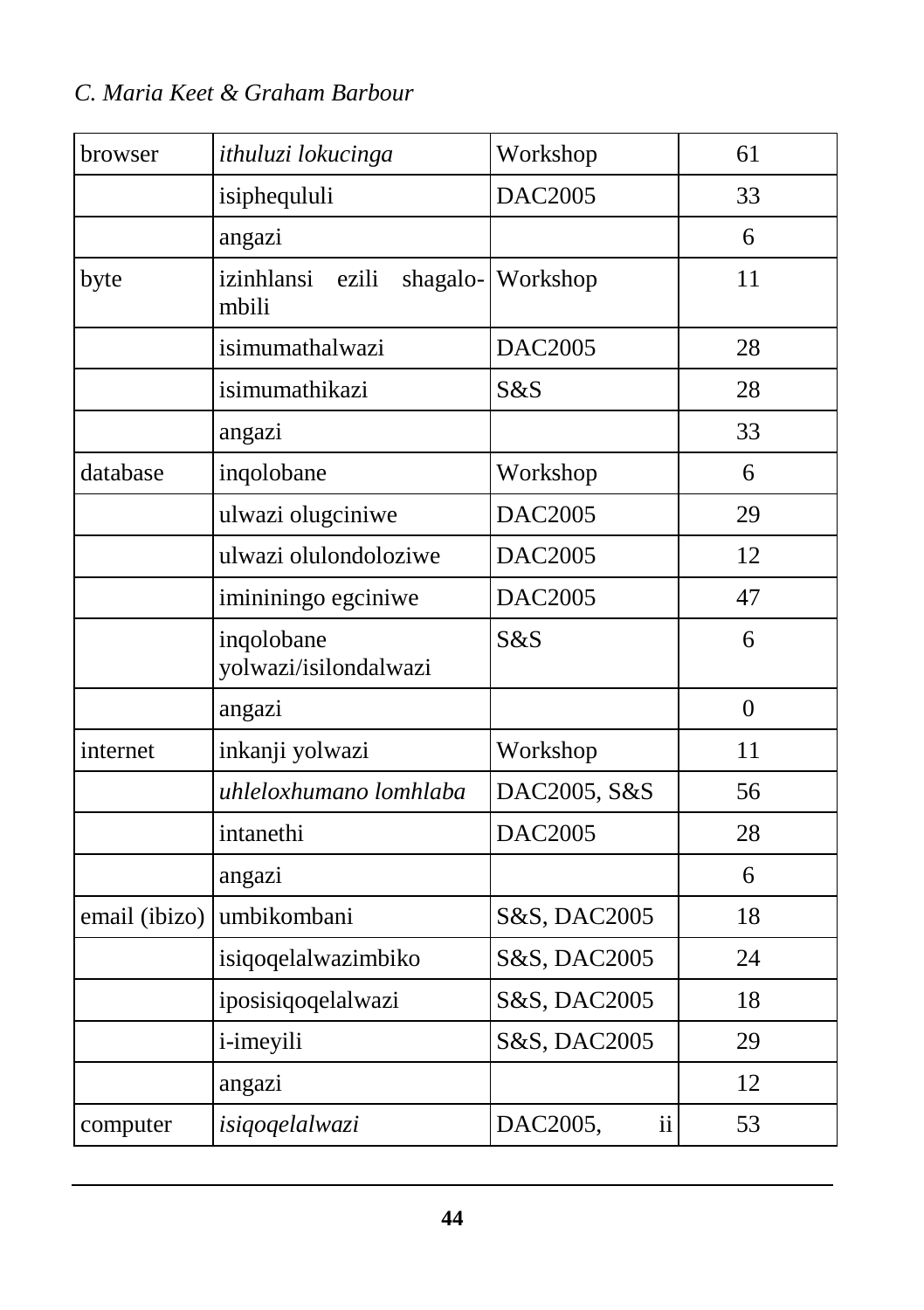|           |                                                                 | translation                               |                |
|-----------|-----------------------------------------------------------------|-------------------------------------------|----------------|
|           | ikhompuyutha                                                    | DAC2005,<br>Collins,<br>ii<br>translation | 47             |
|           | angazi                                                          |                                           | $\overline{0}$ |
| laptop    | umathangeni                                                     | ii translation                            | 11             |
|           | isiqoqelalwazi<br>esipathekayo                                  | DAC2005,<br>ii<br>translation             | 78             |
|           | angazi                                                          |                                           | 11             |
| bandwidth | umkhawulokwamukela                                              | <b>DAC2005</b>                            | 12             |
|           | umkhawulokudonsa                                                | <b>DAC2005</b>                            | 29             |
|           | angazi                                                          |                                           | 59             |
| mouse     | igundane lesiqoqelalwazi                                        | S&S                                       | 12             |
|           | Igundane lekhompyutha                                           | S&S                                       | 35             |
|           | imawusi                                                         | S&S                                       | 18             |
|           | igundane                                                        | Charmaine M.                              | 6              |
|           | isilawuli                                                       | $\mathbf{ii}$<br>DAC2005,<br>translation  | 29             |
|           | angazi                                                          |                                           | $\overline{0}$ |
| logic     | ilojiki                                                         | S&S                                       | 12             |
|           | ukwazi<br>ukuqonda S&S<br>nokuhlazulula<br>ngohlelo<br>izindaba |                                           | 6              |
|           | ukuhlela ngokulandelanisa                                       | S&S                                       | 82             |
|           | angazi                                                          |                                           | $\overline{0}$ |
| data      | ulwazi olungahluziwe                                            | <b>DAC2005</b>                            | 88             |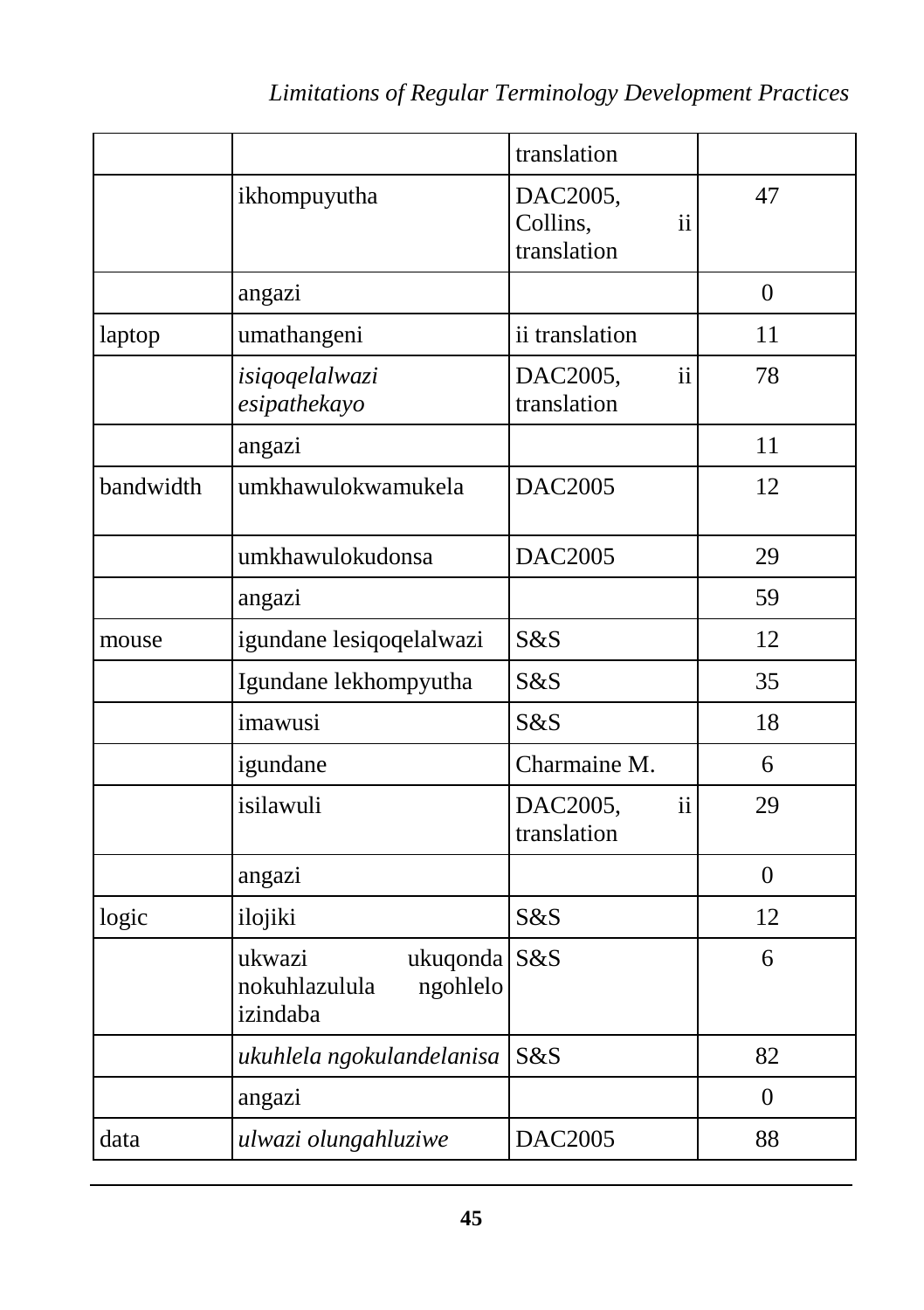|                               | imininingo                                            | <b>DAC2005</b> | 12       |
|-------------------------------|-------------------------------------------------------|----------------|----------|
|                               | angazi                                                |                | $\Omega$ |
| directory                     | inkomba ekusiqoqelalwazi                              | <b>DAC2005</b> | 35       |
|                               | inkomba ekukhompuyutha                                | <b>DAC2005</b> | 12       |
|                               | inkombamininingwane                                   | <b>DAC2005</b> | 47       |
|                               | angazi                                                |                | 6        |
| install                       | -xhuma                                                | <b>DAC2005</b> | 41       |
|                               | $-faka$                                               | <b>DAC2005</b> | 53       |
|                               | angazi                                                |                | 6        |
| open source<br>software       | uhlelokusebenza<br>oluguqukayo<br>[lwesiqoqelilwazi]  | <b>DAC2005</b> | 12       |
|                               | oluvulelekile DAC2005<br>uhlelo<br>[lwesiqoqelilwazi] |                | 53       |
|                               | angazi                                                |                | 35       |
| printer                       | isikhiphambhalo<br>sesiqoqelalwazi                    | <b>DAC2005</b> | 59       |
|                               | iphrinta                                              | <b>DAC2005</b> | 41       |
|                               | angazi                                                |                | $\theta$ |
| satellite dish <i>indishi</i> | yesiphakalwazimkhathi                                 | <b>DAC2005</b> | 71       |
|                               | indishi yesathelathi                                  | <b>DAC2005</b> | 18       |
|                               | angazi                                                |                | 12       |
| server                        | inhlokosiqoqelalwazi<br>yohleloxhumano                | <b>DAC2005</b> | 76       |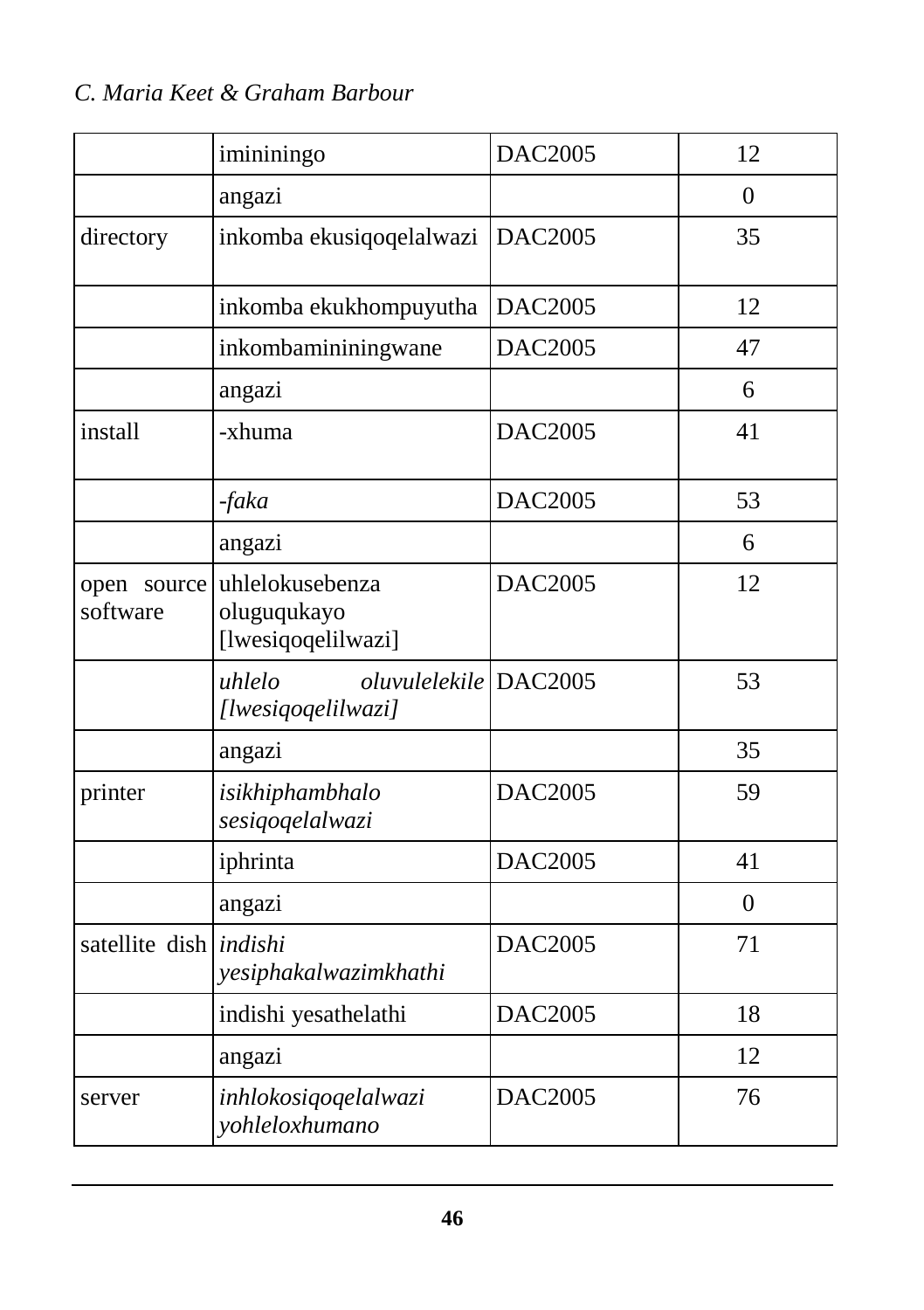*Limitations of Regular Terminology Development Practices*

|                 | iseva                             | <b>DAC2005</b> | 18 |
|-----------------|-----------------------------------|----------------|----|
|                 | angazi                            |                | 6  |
| wide<br>network | area uhleloxhumano<br>olusabalele | <b>DAC2005</b> | 71 |
|                 | uhleloxhumano<br>olumgamubanzi    | <b>DAC2005</b> | 24 |
|                 | angazi                            |                |    |

#### **Table 6: Entities of the 'e-something' variety and their isiZulu counterpart.**

| English's e-term treatment in isiZulu |                                                          | translation<br>Rough<br>into<br><b>English</b>               |
|---------------------------------------|----------------------------------------------------------|--------------------------------------------------------------|
| <b>English</b><br><b>DAC2005</b>      | term <i>isiZulu</i><br>from<br>term(s)<br><b>DAC2005</b> |                                                              |
| e-commerce                            | uhwebo ngohleloxhumano                                   |                                                              |
| e-government<br>services              | ukuthola<br>usizo<br>lukahulumeni<br>ngohleloxhumano     |                                                              |
| e-learning                            | ukufunda ngohleloxhumano                                 | $\alpha$ <sup>*</sup><br>with/by<br>learn<br>the<br>network' |
| e-literacy                            | ulwazi<br>ngesiqoqelalwazi,<br>ulwazi ngekhompuyutha     | with<br>the<br>'knowledge<br>computer'                       |
| electronic<br>advertising             | ukukhangisa<br>ngohleloxhumano                           |                                                              |
| electronic media                      | ezokuxhumana<br>ngobuchwepheshe bomoya                   |                                                              |
| electronic<br>transaction             | ukuthengiselana<br>ngohleloxhumano                       |                                                              |